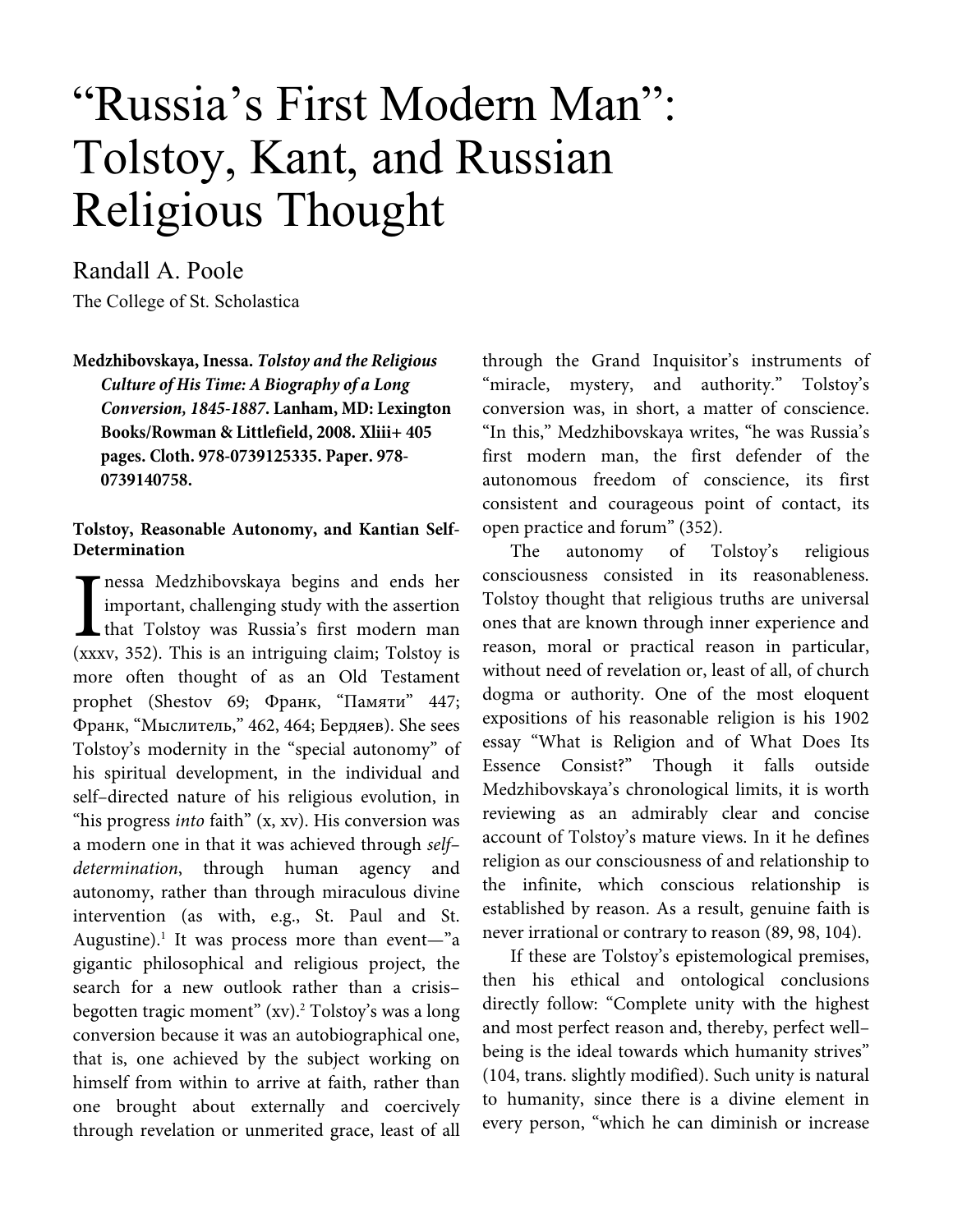through his way of living" (119). Religious truths are clear and universal, "the metaphysical essence of which is that the spirit of God is in man, and the practical law of which is that man must behave towards others as he would wish others to behave towards him" (122). Tolstoy concludes with Proverbs 20:27: "The soul of man is the lamp of God" (128). Our task is to cause the divine light in us to burn ever more brightly until we fuse with it.

With exhaustive research and deep learning, Medzhibovskaya meticulously traces Tolstoy's long path to this conception of religion. In view of the priority that he gave to individual autonomy and reason, it is not surprising that he came to feel a strong affinity for the author of Religion within the Boundaries of Mere Reason. 3 Throughout her study Medzhibovskaya emphasizes Kant's importance in the development of Tolstoy's thought. She dates his engagement with the founder of modern idealism much earlier than previous accounts, which generally place it at 1869, based on a letter Tolstoy wrote to A. A. Fet late that August. $4$  By contrast, she writes, "A dog–eared French translation of the Critique of Pure Reason (1835) from his library must have accompanied Tolstoy everywhere in his youth" and been closely studied by him, based on Tolstoy's underlining and the book's wear (36). Kant's central problem in the first critique is how to reconcile freedom (and thus the possibility of morality), necessity, and reason. Tolstoy's preoccupation with this problem is one of Medzhibovskaya's main themes. She argues that his resolution of it after War and Peace was essentially Kantian and spurred his "progress into faith."

As that progress continued, Tolstoy turned increasingly and more explicitly to Kant. He read the Critique of Practical Reason in 1887 with "joyous rapture," regarding it as a "temple" of wisdom (Jahn  $62$ ).<sup>5</sup> As the second epigraph for the book he wrote that year, On Life, he chose Kant's famous lines (in the conclusion to the second critique) expressing "wonder and awe" for "the starry heavens above me and the moral law within

me." Medzhibovskaya regards On Life as the culmination of Tolstoy's conversion (and thus as the natural endpoint for her study). The core concept in this work is "reasonable consciousness" (разумное сознание), according to which the task of life is perfectibility and union with the divine through the "greater and greater attainment of what is good by means of submission to reason" (On Life 63). By this stage Tolstoy had embraced Kant's "moral religion," which held morality to be the foundation of religious faith, both in the sense that morality entails a theistic metaphysics and that faith emerges through moral consciousness. Tolstoy's own path to faith was through his discovery of the true nature of morality, well before his professed enthusiasm for the German philosopher. Kant then confirmed his own ideas and validated his own experiences. This, at any rate, appears to be the methodological justification for Medzhibovskaya's Kantian interpretation of Tolstoy's long conversion. I believe it is sound. (Jahn (67) anticipates this approach in his judgment that "the ideas of Kant which Tolstoj came to value so highly were nearly all thoughts which he had previously worked out for himself.")

Since Kant's conception of morality and religion is essential to Tolstoy's thought (and perhaps even more to Medzhibovskaya's interpretation of it), it may be helpful to recall the main direction of his argument.

Kant's three most important works on morality and religion are Groundwork of the Metaphysic of Morals (1785), Critique of Practical Reason (1788), and Religion within the Limits of Reason Alone (1793). Morality, according to Kant, is the capacity for self–determination according to consciousness of "ought" (the moral law or categorical imperative). The moral law, he says, is simply a "fact of reason" that cannot be further explained (Kant, Practical Reason 31); the freedom to act on it is a metaphysical postulate that follows as a necessary condition of morality. It is clear that self– determination, autonomy, morality, and practical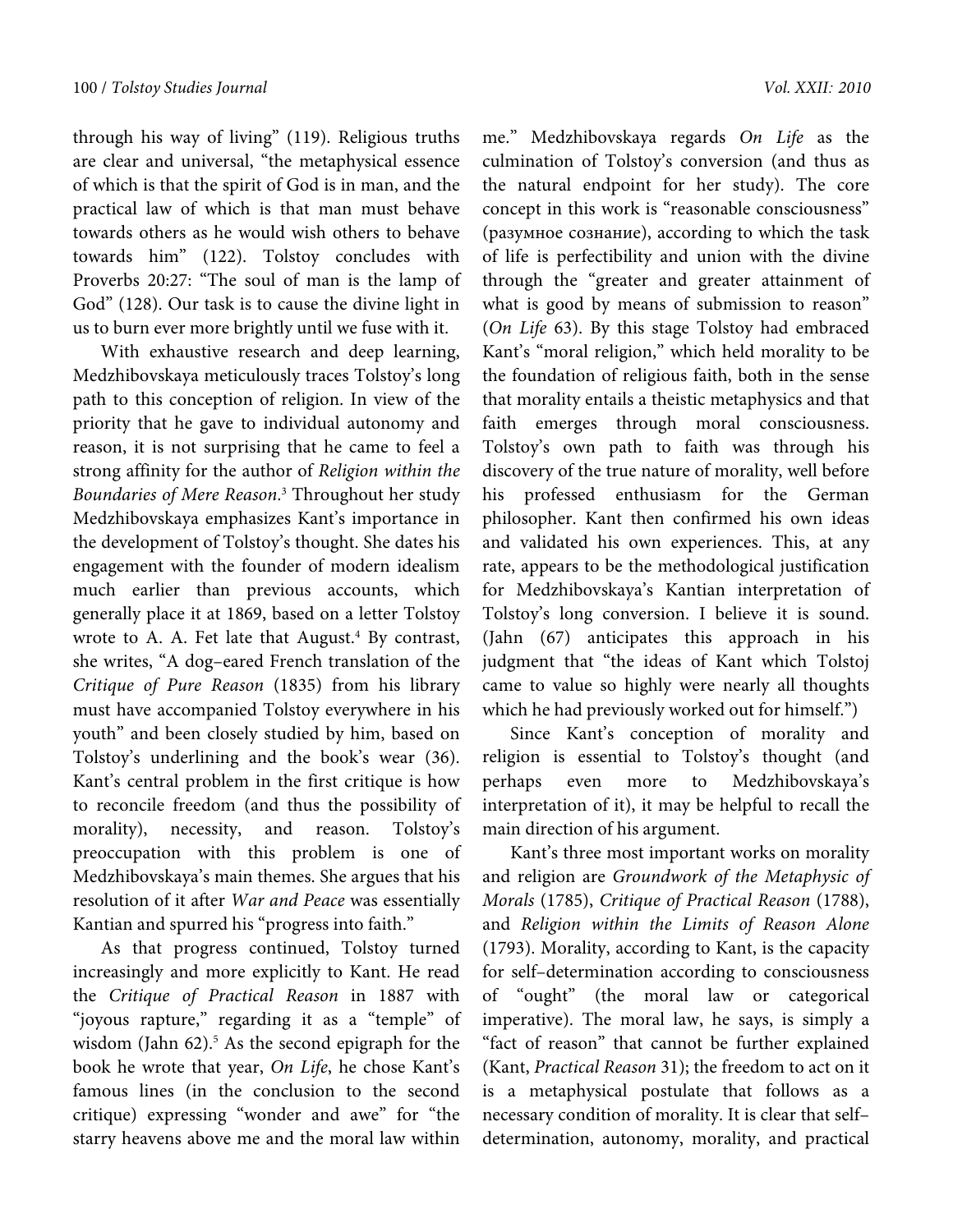reason are all closely related (indeed virtually analytic) concepts in Kant's philosophy. They tend to explicate each other and to elucidate what it means to be able to act according to duty or conscience. Kant thought that morality led unfailingly to a theistic metaphysics, and from it he drew the metaphysical "postulates" of immortality and the existence of God, in addition to freedom. Tolstoy also thought that our capacity for morality and pursuit of moral perfection entailed a higher divine reality to which we are connected and called. For both thinkers, morality—understood, again, as self–determination and perfectibility according to the ideals of reason—was the foundation of everything. For Tolstoy, as we shall see, it is central to the meaning of "razumenie" (разумение, "reason") which Medzhibovskaya identifies as his great discovery of 1879 and as the pivotal point of his conversion (201–202). The term defies adequate translation but suggests self–determination by divine logos/reason (разум) through inner consciousness of it, through making it one's own (or through realizing it has been one's own all along).

Self–determination or autonomy is the quintessentially modern concept. Terry Pinkard has recently written of Kant's philosophy: "it inserted a new idea into the vocabulary in terms of which modern Germans and Europeans spoke about their lives: self–determination. After Kant, nothing would be the same again" (15). To this Medzhibovskaya would no doubt add, "and modern Russians, too, beginning with Tolstoy." Tolstoy himself believed, according to Aylmer Maude, that "Kant's work is indispensable for us who live after him" (On Life 14). For both Kant and Tolstoy, self–determination was not only the essence of morality but also the condition of salvation. As Kant wrote in Religion within the Boundaries of Mere Reason, "there is absolutely no salvation for human beings except in the innermost adoption of genuine moral principles in their disposition," which adoption he also held to be the basis of true conversion (121). Though Tolstoy seems not to have read this work until the last years of his life, Medzhibovskaya suggests that its emphasis on what she calls the "human task in the cause of salvation" captures his basic approach (36). He, like Kant, understood salvation as an internal process of self–determination and moral perfectibility, not as something bestowed externally by unmerited grace.

# **Tolstoy and Orthodoxy**

Medzhibovskaya argues that Tolstoy's Kantian modernity was largely at odds with Russian Orthodox religious culture. In the modern West, she writes, "conversion was increasingly becoming a matter of individual conscience and personal choice," but the growth of this type of religious consciousness in Russia was much slower (3). Eastern Orthodoxy, even outside its Russian branch, erected doctrinal barriers to the independent struggle for faith and to personally– guided conversions. Its rejection of the filioque, for example, "had far–reaching consequences, disqualifying individual imitations of Christ and all identifications with his human and divine person" (5). These are controversial claims. She is on much solider ground in emphasizing the political constraints on "self–directed conversion in the age of Tolstoy," impediments that date back to the early modern period of Russian history. With Peter the Great's establishment of the Holy Synod, "the state assumed the role of guardian of the religious conscience of its subjects" (7), a role which in some respects it has never abandoned, except for brief intervals. Hence the importance of Tolstoy's struggle for freedom of conscience in Russia.

Medzhibovskaya tends to distance Tolstoy from mainstream Orthodox theology. (Tolstoy distanced himself specifically from Russian Orthodox theology; in particular, see his Critique of Dogmatic Theology (Исследование догматического бого– словия), written between 1880 and 1883.) This emphasis marks an important difference with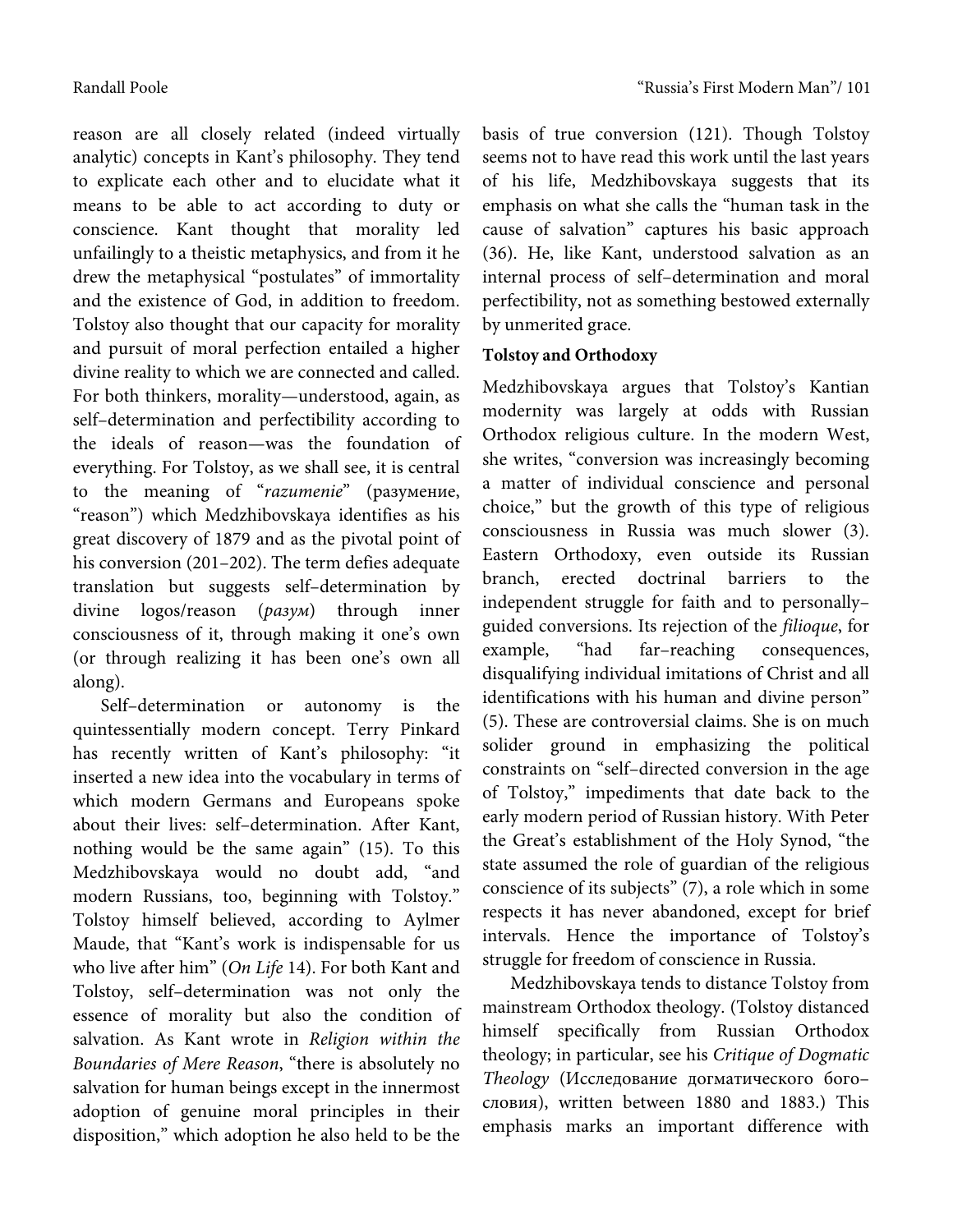Richard Gustafson, whose book Leo Tolstoy, Resident and Stranger is one of the two major studies that, as she notes in her acknowledgments, "motivated" her own (the other being Donna Tussing Orwin's Tolstoy's Art and Thought, 1847– 1880). Gustafson tries to place Tolstoy within the traditions of Orthodox theology rather than against them. His aim was to write "an original reconstruction of Tolstoy's theology seen in the light of Eastern Christian thought rather than under the influence of those Western thinkers many believe are formative" (xiv). This reconstruction involves a Tolstoyan "theology of consciousness" and "theology of perfection," both directed toward an ideal of salvation as theosis or deification (transformation in and union with God). Gustafson emphasizes that salvation, as Tolstoy understood it, was premised on human autonomy and agency and that it was to be achieved through work and self–perfection. "Tolstoy's theology of perfection is a theology of work," he writes (434).

Clearly Medzhibovskaya and Gustafson share the thesis that Tolstoy's thought was a type of religious humanism (though they do not use that term) in its insistence on autonomous human participation in salvation. Where they differ is over Tolstoy's sources. For Gustafson, Tolstoy's "model of salvation is the Eastern Christian idea of deification, and he shares the belief in human collaboration in the task of salvation" (457). At another point he writes that Tolstoy, in relying on inner experience for his basic philosophical insights, "is a characteristic Eastern Christian theologian" (90). He wants to leave no doubt about his own position: "From the Western point of view, Tolstoy seems to bring the enlightened conception of the perfectibility of man and the modern idea of progress into his theological world–view. . . . But Tolstoy's understanding [of life as infinite perfection and perpetual progress] . . . is really an ancient Eastern Christian conception," similar to Gregory of Nyssa's (109).

Medzhibovskaya's approach is indeed much closer to "the Western point of view"—and to Donna Orwin's masterful study of Tolstoy's modern philosophical sources such as Rousseau, Schopenhauer, and Kant (on which study see below). Gustafson is surely right, however, about the potential humanism of Eastern Christian theology, apart from the question of the extent to which Tolstoy developed it, and this is one of the reasons for his book's importance and influence. Pål Kolstø has suggested that Gustafson's study might be read as a structural analysis of the similarities between Tolstoy's thought and Orthodox theology (Kolstø, "Leo Tolstoy" 159). Kolstø remarks that his own research, showing how Tolstoy drew on the apophatic tradition in Orthodox theology, can be understood as an empirical corroboration of Gustafson's thesis. More recently, Kolstø has argued that Tolstoy can be placed within the starchestvo form of Orthodox piety and spirituality ("Elder").6

There is no question that other Russian religious thinkers drew on Eastern patristic sources and developed them in a humanistic direction. The outstanding example is Vladimir Solov'ёv, as Gustafson himself has shown in a seminal essay on the philosopher ("Soloviev's Doctrine of Salvation"). Solov'ёv was another Russian "modern man" by Medzhibovskaya's criteria of autonomy and self–determination—for which principles he, too, owed a great debt to Kant (Poole, "Vladimir Solov'ëv"). Their common religious humanism may account for Gustafson's inclination, evident at points throughout his landmark study, to read Tolstoy through Solov'ёv. But as a whole they were very different thinkers, a difference that Gustafson's approach tends to minimize and that Medzhibovskaya's can better appreciate.

# **Tolstoy and Bakhtin**

If Gustafson and Orwin are recent critics who inspired Medzhibovskaya, an earlier critic who also looms large in her study shaped it in a different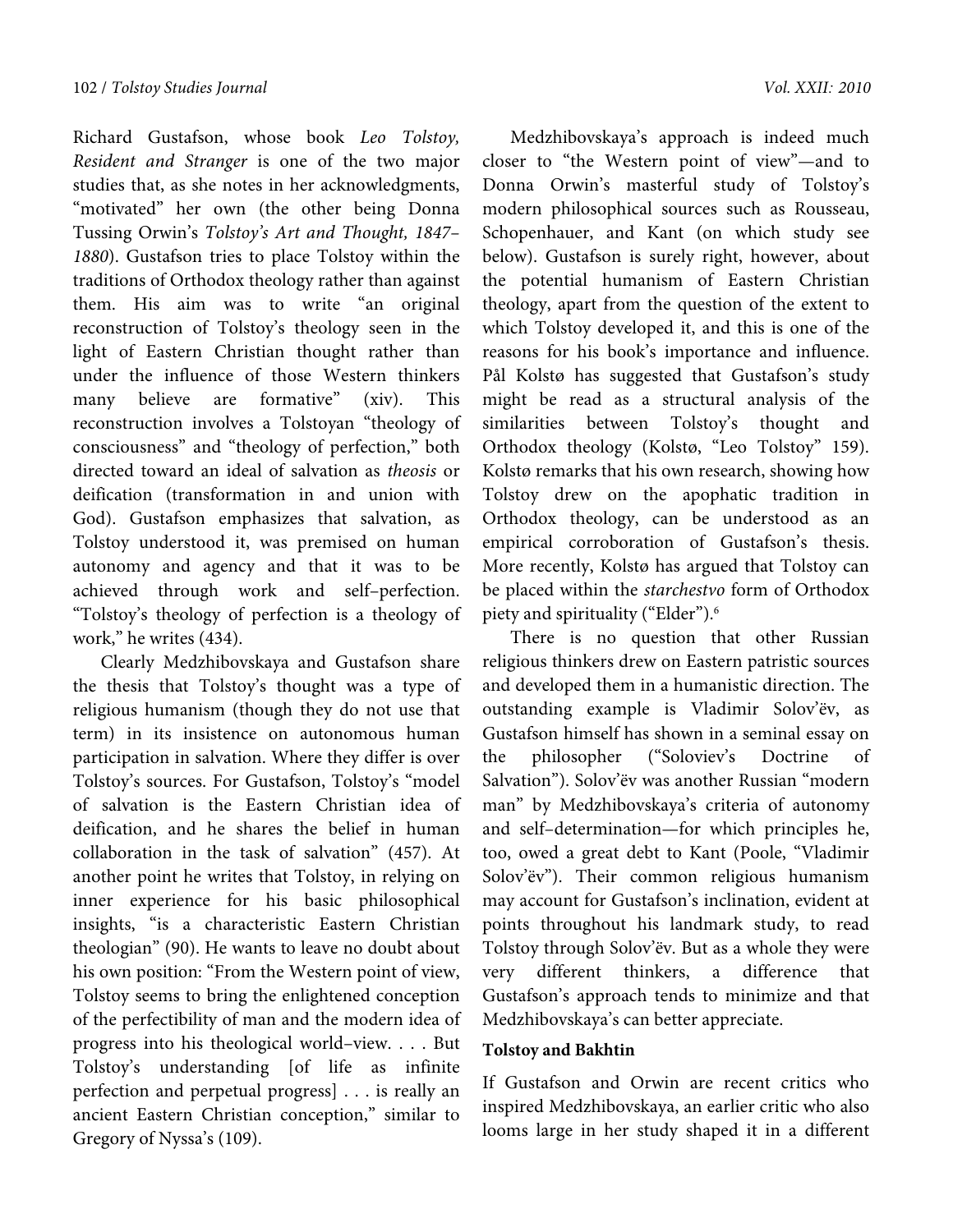way. Already in the second paragraph of her book's preface she writes that Mikhail Bakhtin "has adversely influenced thinking about Tolstoy's spirituality" (ix). Part of her task, as she conceives it, is to rehabilitate Tolstoy after Bakhtin's branding

of him as (in her words) a "deaf, monologic, self– ogling despot." Bakhtin's essential criticism of Tolstoy is that he failed to realize that a person cannot complete or "finalize" himself without another's help (without, that is, the other's outside nourishing perspective on me that is inaccessible to me as the subject of self–consciousness); Tolstoy always kept "looking back upon himself" (samoogliadka) rather than turning to another for his or her unique gracious perspective. In Medzhibovskaya's adept formulation of this criticism:

According to Bakhtin and his dialogic scheme of personal "unfinalizability," genuine change and salvation occur when one submits one's inferior capacity and need for self–discovery to the rescuing powers of another party. . . . [R]evelation, goodness, and grace—those powers that do enact and sustain conversion are available only through a gift of coexistence and co–creating with God through another. However, one cannot talk or listen to God directly since that would be to lapse into so– called monologic consciousness and the selfishness of a life that closes in on itself, completing the vicious "I–for–myself" existence that the "non–dialogic" Tolstoy allegedly suffered all his life. (xxx–xxxi)

She argues that Bakhtin's dialogism misses the extent to which conversion is really about a single actor (the subject of the religious change), that recent theorists of conversion are thus right to "reject Bakhtin," and that Tolstoy's location of the dynamics of faith in one individual "is his greatest contribution to our modern understanding of religious experience." In a resounding statement of her thesis, she continues, "Tolstoy's seeking subject obeys only his conscience, the silent voice of God that he learns how to hear, moment by moment, and then addresses this word in a new type of literary–religious dialogue to the community of readers. This makes Tolstoy the true protean modern man and Russia's first truly modern man" (xxxv).

Bakhtin's hostility to Tolstoy is well known, but Medzhibovskaya's juxtaposition of the two thinkers is too stark. There is, after all, an essential area of agreement between them. For the other side of Bakhtin's concept of "unfinalizability" is autonomy or self–determination, understood not in the impossible sense that I could fully determine (or "finalize") myself but in the Kantian sense of infinite perfectibility according to an ideal that (by its very nature) constantly outpaces and spurs me forward, beyond my present state. "The real center of gravity of my own self–determination is located solely in the future," Bakhtin wrote. No matter how much I achieve, "the center of gravity of my self– determination will continue to shift forward, into the future, and I shall rely for support on myself as someone yet–to–be" (Bakhtin 127; Poole, "Apophatic" 165–167).

What Bakhtin stresses as my lack of self– sufficiency (the fact that as a subject I cannot coincide with myself or with my ideals) both drives my process of self–determination and also, at another level, needs me to open myself to others and to their enriching outside perspectives. Leaving aside the question of whether Bakhtin is right in claiming that Tolstoy's imagination is not dialogic at the level of "I–for–another" and "another–for– me," both writers share the foundational Kantian sense of self–determination as "unfinalizability" or infinite perfectibility at the level of "I–for–myself." It may even be that Bakhtin came to a fuller appreciation of this sense through Tolstoy. In his 1930 preface to Tolstoy's novel Resurrection, he summarized Tolstoy's religious teaching as follows: "People, sent into the world by the will of God, the master of life, must . . . do the will of their master.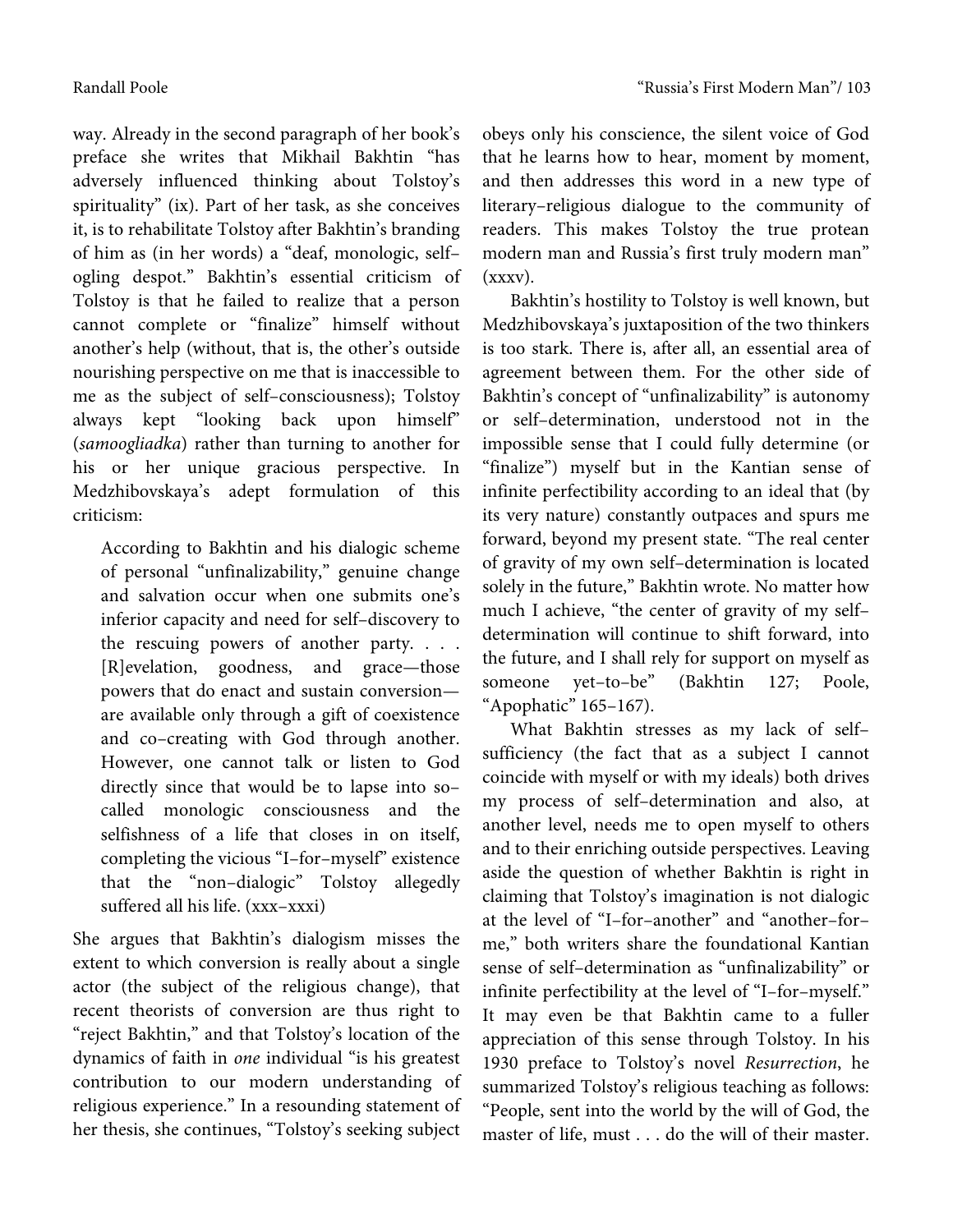This will is expressed in the commandments which forbid any violence against one's neighbors. Man may act only on himself, on his inner 'I' (seeking the kingdom of God which is within us) and all these things will be yours as well" (Shukman  $145$ ).<sup>7</sup> In Ann Shukman's judgment, here "Bakhtin was using Tolstoy's thesis to present his own personal position" (146). Caryl Emerson has also stressed their common ground, shared by Solov'ёv as well. "The point of convergence," she writes, "is their understanding of the creative ideal. Not surprisingly for thinkers well versed in philosophies of religion, Tolstoi, Solov'ev, and Bakhtin perceive the highest human relation to be the positing of an ideal" (Emerson, "Solov'ev" 669).8

#### **Early Searches**

The "positing of an ideal" preoccupied Tolstoy from early adulthood. In 1847, before his departure from the University of Kazan (where he spent a year in the Faculty of Oriental Languages and two in the Faculty of Law, without graduating), Tolstoy wrote the following diary entry: "What is the final goal of human life? I would be the most unhappy among human beings were I not to find the goal of my life—the goal common to all and useful; useful because the immortal soul, having developed, would be naturally transported into the Supreme Being, commensurate with it. For now, my life in its entirety will be an active and perpetual striving toward this one, single goal" (Medzhibovskaya 46). (Gustafson (Leo Tolstoy 4–5) also quotes this passage (at greater length), calling it Tolstoy's "first confession of faith," the "first articulation of his identity as a striving soul," and "the foundation for his doctrine of person, his doctrine of work, and his doctrine of God.") In the first chapter of A Confession, Tolstoy says that between the ages of sixteen and eighteen he lost his childhood faith in Orthodox Christianity, though not in God altogether ("but what kind of God I could not have said").<sup>9</sup> His "only real faith" at this time was a general belief in perfection and in the need to work toward it (Confession 21). Medzhibovskaya refers to "the seriousness and complexity of Tolstoy's quest for religious truth" (44) even in these early years (the late 1840s and early 1850s), which are the subject of her second chapter, "Portrait of the Artist as a Young Nonbeliever." The early forms of this quest were the "religion of progress," which Tolstoy shared with other "advanced and learned Europeans" (as he put it in  $A$  Confession (26)) and more specifically the "religion of pure art." Medzhibovskaya provides the rich cultural context of these developments in her third chapter, "Superfluity and the Religion of Writing (1851– 1863)."

Tolstoy's belief in progress was severely shaken in 1857 when he witnessed a guillotining in Paris and even more so when his brother Nikolai died three years later (Confession 26; Medzhibovskaya 67, 71–72). Further disillusionment with the religion of progress ensued as a result of his reading and corresponding with Herzen in 1861. He feared that Herzen was putting the religion of progress in place of what he called the "enormous hopes for immortality, eternal self–perfection, and historical laws" (Medzhibovskaya 72). The polemic against Herzen indeed launched Tolstoy on an "all–out war against progress as it contradicted the religious attitude toward history." In a hint at the need for a liberal critique of Tolstoy, Medzhibovskaya notes that "this was a contradictory campaign, for progress and democracy alone could ensure religious and personal freedom" (73). She writes of Tolstoy's "new religious striving" and "growing seriousness about faith" in the early 1860s, on the eve of his conception of War and Peace.

### **Reason and Necessity, Consciousness and Freedom**

Medzhibovskaya devotes her next two chapters to War and Peace (the first to the main body of the novel, the second to the epilogues). Her understanding of the novel's "belief system" is essential to the structure of her argument about the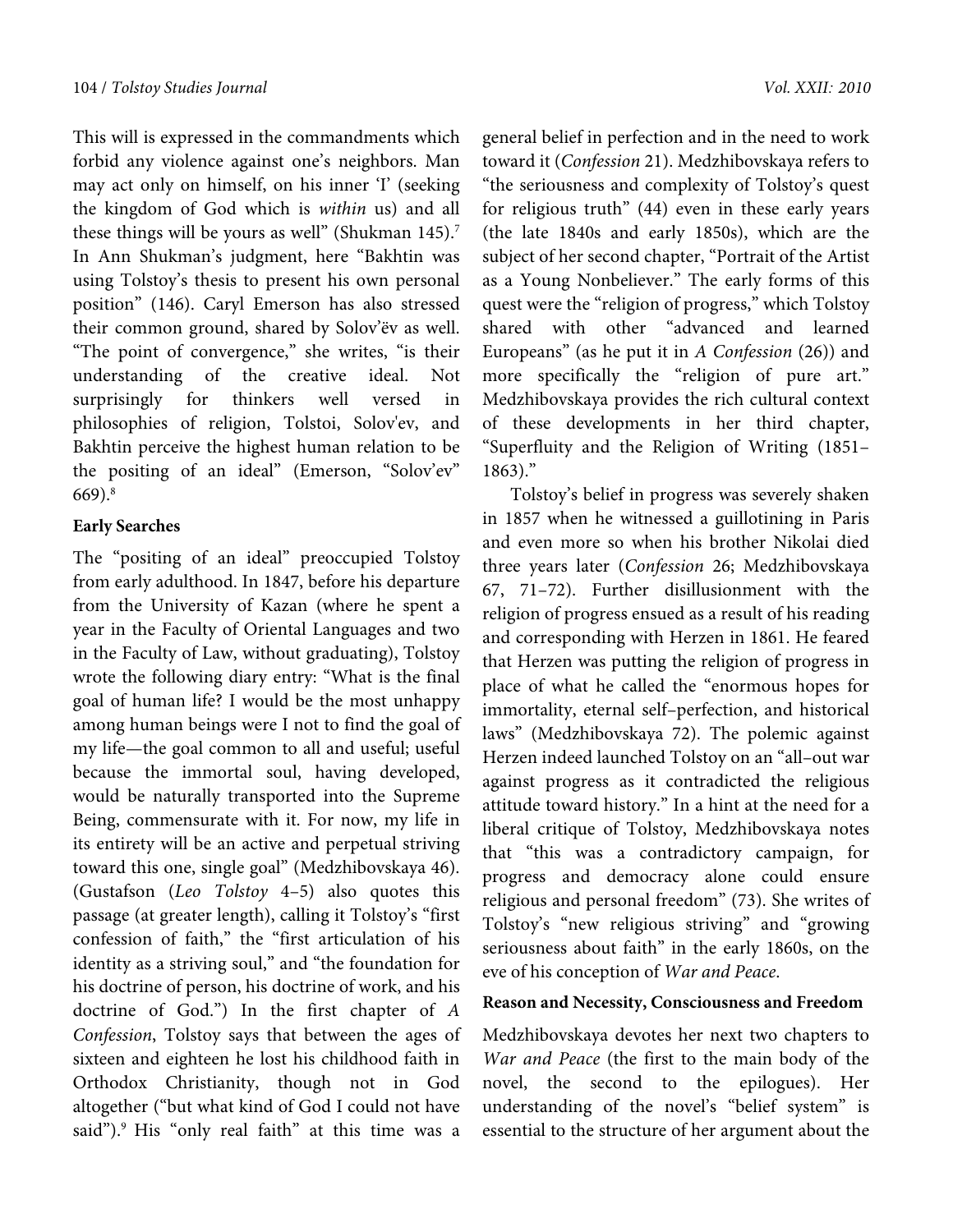nature and process of Tolstoy's subsequent conversion. She focuses on Tolstoy's treatment of the problem of freedom and necessity. The first epigraph to chapter four is a quotation from the novel's second epilogue: "Reason expresses the laws of necessity. Consciousness expresses the essence of

freedom." These lines capture the sharp disjunction that Tolstoy introduces, at this stage of his thinking, between reason (as the source of law) and inner freedom. Strongly influenced by Schopenhauer, his tendency is to think that reason and necessity (or rational necessity) govern the external world, and to separate them from our inner world of the immediate consciousness of freedom, the nature of which freedom is primordial, pure, primary—and indeterminate. (Medzhibovskaya deals in detail with Schopenhauer, building on Eikhenbaum's account of his influence on Tolstoy's writing of the epilogues to War and Peace (Eikhenbaum, Seventies 79–85)).

One implication of this approach is "the elusive status of God," who, while elusive, "is most closely associated with everything that happens out of necessity" (95). God, like the reason and necessity with which he is identified, is external to the subject. Another implication of Tolstoy's approach is to absolve human beings of what happens in history, for he places history in the realm of external divine necessity. The result is what Medzhibovskaya calls "a catastrophic moral error" (126). In the absolute value he attaches to the immediate consciousness of freedom, "Tolstoy does not proceed to investigate the correlation between freedom and moral law" (116). In War and Peace, she concludes, "The nature of the law as well as the true nature of freedom remained undisclosed. God was still an unknown factor, and the moral individuality of man at times looked too dubious" (131).

Her interpretation of the novel and its place in Tolstoy's development draws on a rich critical tradition. Isaiah Berlin, in his famous essay on Tolstoy's philosophy of history, "The Hedgehog and the Fox," also took up the theme of freedom and necessity. According to Berlin, Tolstoy the artist (or fox) captures the irreducible pluralism, multiplicity, and thick texture of life from within consciousness and immanent experience, while Tolstoy the thinker (or hedgehog) strives for a monistic, unifying theory of life from an Archimedean, transcendent vantage point outside it. The artist's realism depicts life, indeed virtually recreates it, by immediately grasping it as (in Berlin's gloss) "a spontaneous activity involving consciousness of free will" (32). By contrast, the thinker's "idealism"—in the pejorative sense of a system of abstract ideas not immediately related to life—relies on a certain reified conception of necessity (one version of which Berlin (44) calls an "ideal historical science"), which Tolstoy uses (mainly as a type of overlay in the epilogues) to impose form on the free content of his artistic realism.

We can extend Berlin to anticipate the approach that Tolstoy will take in the course of his conversion: the unifying principle (reason) will be discovered within consciousness (the end result being "reasonable consciousness") rather than being imposed on it as an external form. At least initially this was a crucial move toward an authentic idealism, an idealism that would proceed from analysis of consciousness, like the artist's realism, and could readily combine with it. Subsequently, however, as Berlin would surely have argued, Tolstoy goes too far. His realism had issued from consciousness as immanent experience of life; by On Life, his new concept of consciousness has expanded everywhere and become an over– extended idealism, one tending toward a monistic spiritualism or panpsychism (the view that all reality is spirit or mind). Tolstoy calls his new conception "life," but it has lost much of the artist's realism and pluralism—or so Berlin would have concluded. Let us see how more recent scholars have handled the problem.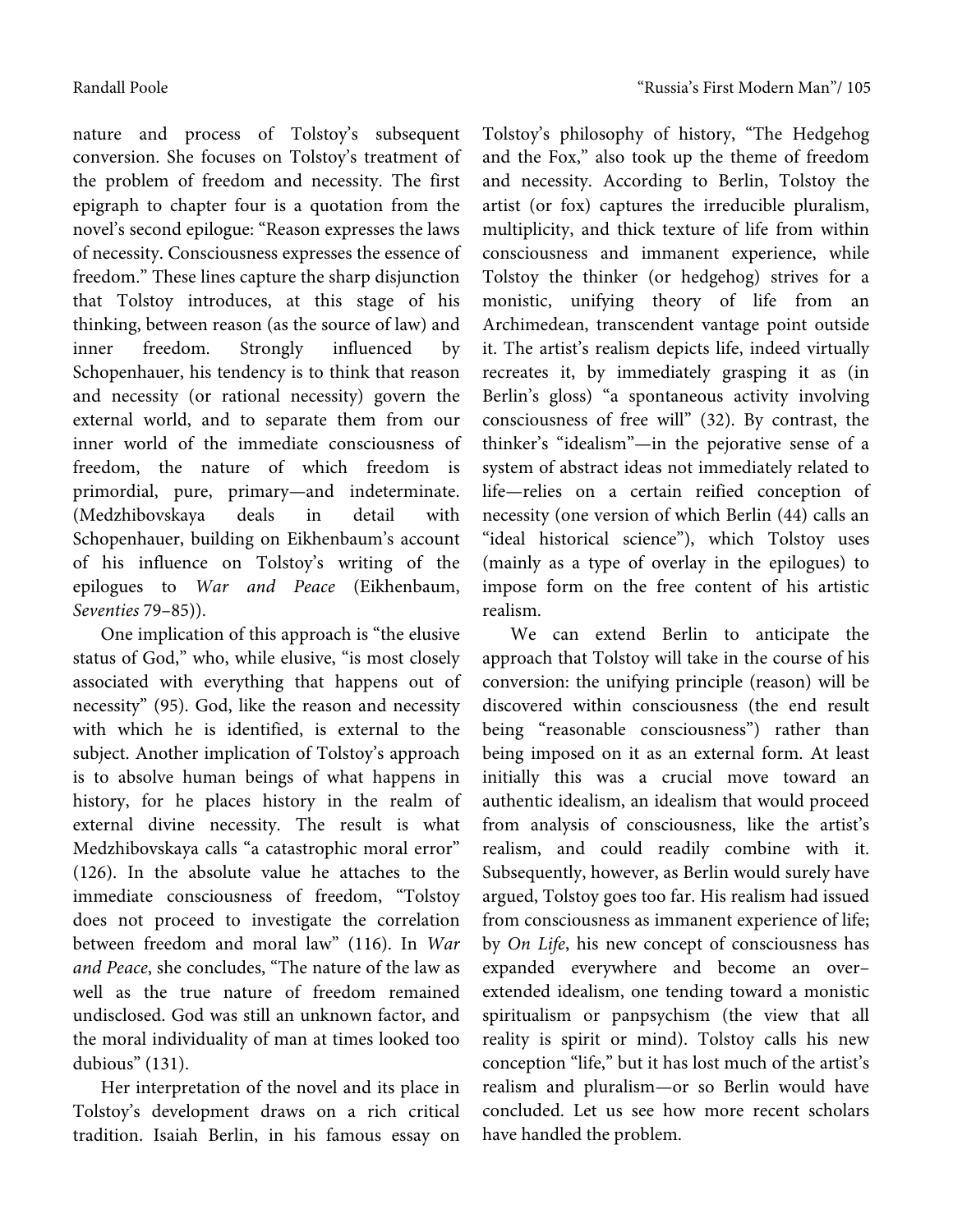The general dynamic of Tolstoy's development from the exquisite realism of War and Peace to the resolute idealism of On Life is laid out by Donna Tussing Orwin in her book Tolstoy's Art and Thought, 1847–1880, which has left its mark on all subsequent Tolstoy scholarship, including Medzhibovskaya's. Orwin argues that through the 1860s Tolstoy's unifying framework was nature, which he conceived to be reasonable and good in itself. At this stage, he seems to have retreated somewhat from his earlier (and later) position, now maintaining that the ideal is something that human beings should not so much posit, as recognize as present in nature, ready to be emulated. In 1862 he wrote, "Our ideal is behind, not ahead of us." It is in nature, "which continually displays that truth, beauty and goodness which we seek and desire."10 This view of nature reflected his contemporaneous rejection of the idea of social and historical progress. Tolstoy had come to believe that the only proper aim of progress was individual self– perfection, a belief that he would hold dear the rest of his life.11 War and Peace was conceived, Orwin writes, within the framework of natural goodness ("the harmonious universe of living reason") and as a continuation of his attack on progress and history (85, 100–101).

In the 1870s Tolstoy gradually shifted his emphasis from "reasonable nature" to what Orwin calls "reasonable freedom" (153), or to what is otherwise called self–determination, i.e., the human capacity to determine the will in accordance with the ideals of reason. This new conception, which will culminate in the "reasonable consciousness" of On Life, was made possible by the relocation (or interiorization) of reason from nature to man (Orwin, chapter six). The shift also made possible a new understanding of morality. "Man would be moral not because he was natural," Orwin writes, "but because he was rational and free" (162). Tolstoy arrived at these new ideas under the continuing but differently exercised influence of Schopenhauer's philosophy, as Orwin (drawing on

McLaughlin) also nicely shows (150–170), but he later recognized their original and most powerful formulation to be in Kant, whose philosophy he will come to embrace as his own. By On Life, Orwin argues, "reason has moved from outside to inside the human subject and become the basis of human individuality as the later Tolstoy defined and defended it" (194). She emphasizes Tolstoy's identification with Kant at this stage (192–195), remarking that Tolstoy recognized the German philosopher as his "soul mate" (213). His philosophical mentors along the long path to this recognition included not only Schopenhauer but also (earlier and more importantly) Rousseau, whose doctrine of conscience in "The Profession of Faith of the Savoyard Vicar" (in Emile) profoundly moved both Kant and Tolstoy (Orwin 39–49). The final result was what Orwin calls the "Christian Kantianism" of Tolstoy's old age—the culmination of his "lifelong effort to secure dignity for the human individual" (214, 217). She does not specifically indicate that Kant formulated the modern idea of human dignity in his Groundwork of the Metaphysics of Morals, deriving it from autonomy or self–determination: "Autonomy," Kant writes, "is[…] the ground of the dignity of human nature and of every rational nature" (103). Orwin notes that Nikolai Strakhov, as early as 1869, identified the importance that the theme of human dignity had for Tolstoy (6). Her detailed attention to Strakhov is another one of her book's strengths, as of Medzhibovskaya's.

# **Conversion and Confession**

Medzhibovskaya's distinctive contribution is not only to follow in much more detail than ever before (over several chapters of her book) this process of the interiorization of reason, the process of the self–discovery of reason from within consciousness where it can give direction to freedom, making possible self–determination and true morality. Her contribution—and it is a major one—is also to show that this process is itself Tolstoy's long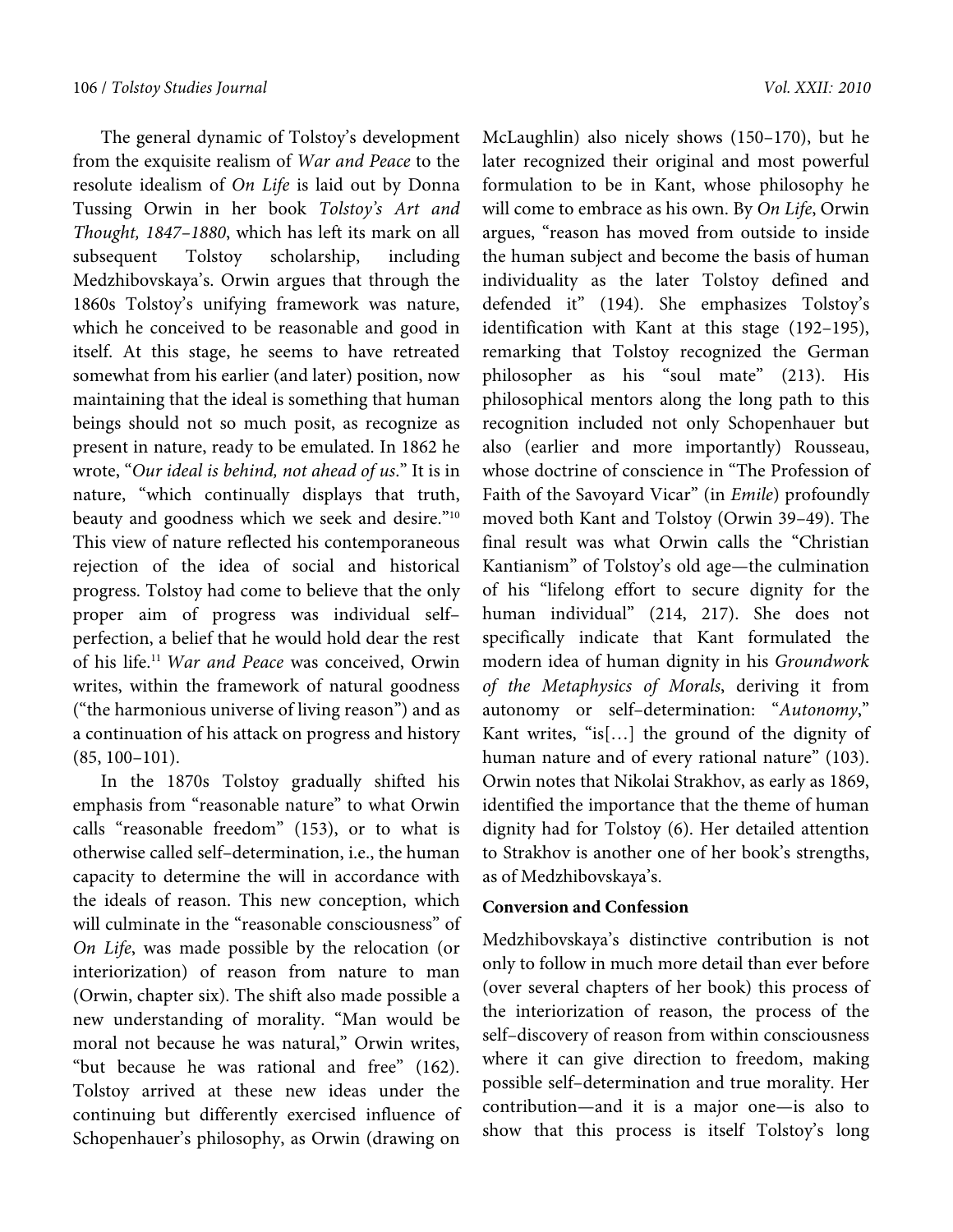conversion, the way he comes to faith and discovers God from within. Given her understanding of the conversion, the "Arzamas terror" could not have been more than a "fleeting episode" in the process (137).12 Tolstoy himself wrote in 1876 that "sudden conversions rarely or never happen, but . . . one can pass through work and suffering. . . . [T]he story of grace descending on man in the English Club or at a shareholders' meeting has always seemed to me not only stupid but immoral" (Medzhibovskaya 169). In A Confession, he agrees with Kant that the existence of God cannot be proven  $(63)^{13}$ -proof would be too easy and would make genuine faith impossible. (External knowledge of God, whether obtained through miracles, revelation, or theoretical proofs, would make inner faith superfluous, and would also seem to preclude true self–determination.) As Medzhibovskaya puts it, his search will instead "employ Kant's practical use of transcendental theology" (i.e., Kant's moral theology) (172).

A Confession recounts (and reconstructs) Tolstoy's search for the meaning of life and his finding it in faith, which always gives "an infinite meaning to the finite existence of man" (54). The basis for faith in the infinite meaning of life is life itself, once life is understood as this very search. Tolstoy's circular or analytic approach is that 1) the search for meaning is intrinsic to conscious human life because the search takes place according to an infinite ideal that is constitutive of self– consciousness; 2) the search (i.e., self–conscious human life) is itself grounds for faith that life does, in fact, have infinite meaning. Essentially, his argument is that the search entails its ontological or metaphysical ground (God). In Medzhibovskaya's succinct formulation, Tolstoy's "epistemology of faith amounts to no less than 'I search, struggle, and grieve; therefore God exists'" (169). In Tolstoy's own words, "I live truly only when I am conscious of Him and seek Him. […] To know God and to live are one and the same thing. God is life." There follows a famous Tolstoyan precept: "'Live in search of God and there will be no life without God!" (65).

It is clear that the same ideal that spurs my search for the meaning of life (and that, according to Tolstoy, does give it meaning, in God) is also the ideal that makes possible my self–determination and striving for self–perfection. In the next paragraph Tolstoy writes: "I returned to the idea that the single most important aim of my life is to improve myself," that is, to live according to the will of God.

I returned to the conviction that I could find the manifestation of this will in something that had been hidden from me for a long time, in what humanity had worked out long ago for its own guidance. In other words I returned to a belief in God, in moral perfection. (Confession 65)

It is worth emphasizing that Tolstoy could now "find the manifestation" of God in his own self– conscious striving for moral perfection, or in what he calls "life." Previously God had been a mere concept—"'A concept of God is not God,' I told myself"—rather than the inevitable content of life itself.

# Razumenie

*Razumenie*  As he was working on A Confession, Tolstoy made his great discovery of 1879, "razumenie," which Medzhibovskaya interprets as the key to understanding his conversion. He uses this term to define the full meaning of divine logos or divine reason, razum (разум). The –enie (-ение) ending, she explains, implies human comprehension and appropriation of divine logos. With the term, Tolstoy tries to convey (as she puts it) how "man's freedom (or consciousness) and God's reason discover each other in an intimate and mutually comprehensible relationship" (Medzhibovskaya 201). Razumenie is, in short, the inner recognition or interiorization of divine reason. "Thus by 1878– 1879 Tolstoy finally overcame the long–standing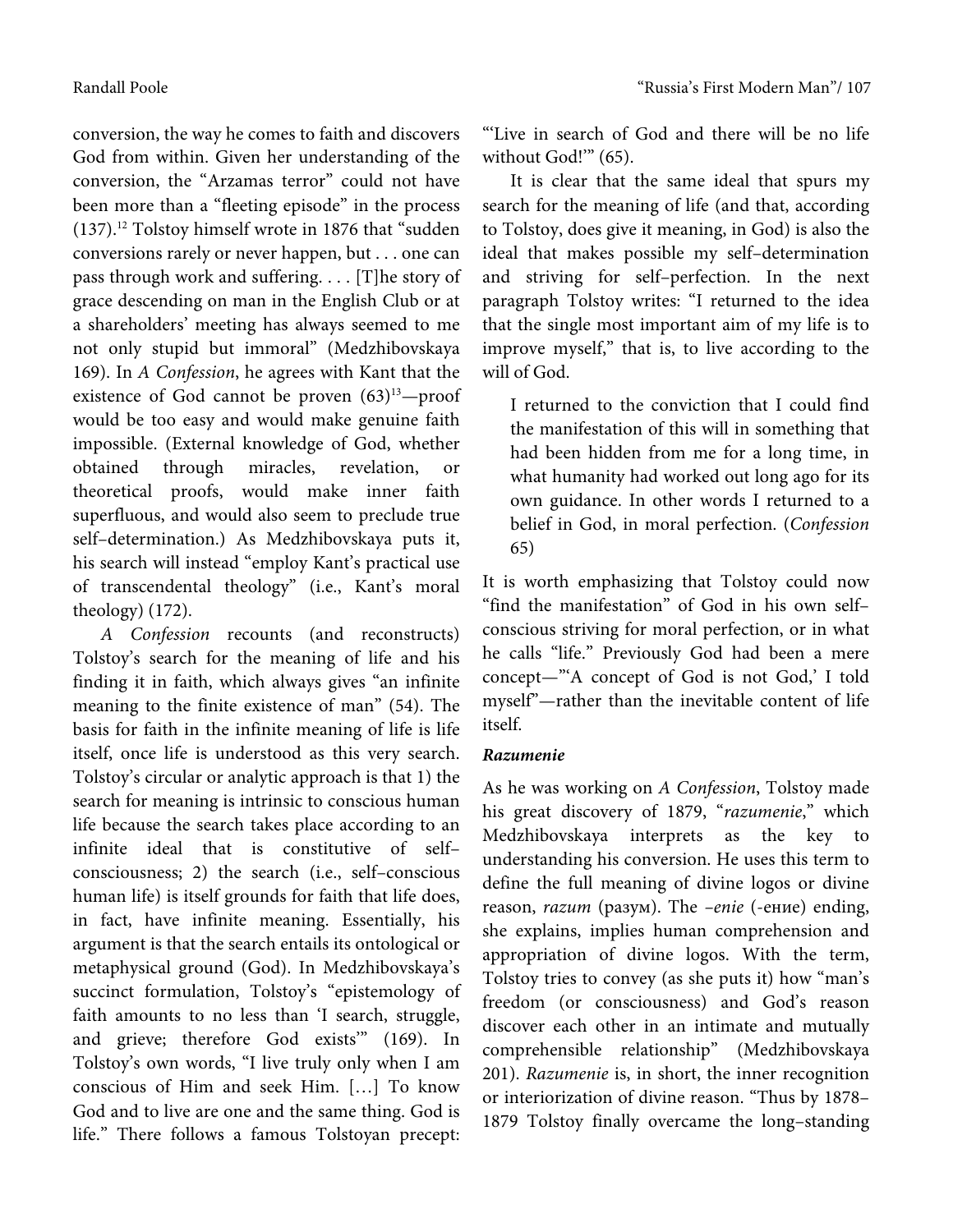contradiction of the philosophical epilogues of 1869." In contrast to the former separation of reason and consciousness, razumenie "harmonizes the life of divine reason and human freedom" (202).

Among other things, the concept is essential to Tolstoy's ("low") Christology. According to him, Christ was not born into but achieved razumenie; in this way he made himself a son of God. Christ's razumenie, his becoming a son of God, was his conversion, and Tolstoy clearly sees it as a model by which any person can convert and become a child of God (206–207). He could be iconoclastic in denouncing the church's high Christology, calling its teaching that Christ is God incarnate, the second person of the Trinity, "blasphemy, lies, and stupidity" (202).

Tolstoy wished to stress that razumenie, though it translates "logos," is a human possibility and task, not an exclusive divine designation. It announced, Medzhibovskaya writes, "the change of his religion toward the definition of godliness through the free act of agreeing with the law" (201– 202). This terse statement captures precisely how razumenie accomplishes conversion and bestows faith: the realization that I am the one who actively fulfills the moral law (internally given through reason or *razum*) is simultaneously the inner revelation of the divine, for there is something "godly" in self–determination. Kant held this godly element to consist in the idea that when I act morally (rationally and autonomously), I act as every rational being, including God, would act, that is, according to a "maxim" or principle that I would wish to be a universal law. Indeed Kant refers to "the will's own enactment of universal law," not just to its following or fulfilling the law:

The will is therefore not merely subject to the law, but is so subject that it must be considered as also making the law for itself and precisely on this account as first of all subject to the law (of which it can regard itself as the author). (Groundwork 98–99)

In making universal law, my will coincides with God's will, and I autonomously do God's will (Religion 134–138). This deep sense of autonomy, which is the basis for Kant's moral or rational theology, appears to be what Tolstoy meant by "razumenie"—the inner recognition and ever greater realization of divine reason through human self–determination. As he wrote, "[T]he consciousness of my life, the consciousness of my freedom, is God" (Medzhibovskaya 201).

#### **Tolstoy and the Russian Religious Revival**

Tolstoy's discovery of razumenie was a momentous moment in the religious culture of his time, but it was not the only such moment. Medzhibovskaya refers to "the great revival of Russian religious thought" by the time Tolstoy wrote A Confession, which work was, she says, "a response to previous and current developments in Russian religious thought and culture" (218). Among the main figures in this revival, she gives close attention to Dostoevsky, and also takes into account the two greatest philosophers of nineteenth–century Russia, Boris Chicherin and Vladimir Solov'ёv. Chicherin sent Tolstoy two copies of his 1879 book Science and Religion (Наука и религия), hoping in vain for a response from his old friend  $(264).$ <sup>14</sup> It is not clear whether Tolstoy read the book at the time (he made a few negative remarks about it many years later), but it is a very powerful exposition of Tolstoy's main concerns in the midst of his own conversion: reason, freedom, morality, and religious consciousness.15

Tolstoy and Solov'ёv were also initially on friendly terms; the young philosopher stayed with the famous writer in May 1875 (Medzhibovskaya 142). Tolstoy read Solov'ёv's 1874 master's dissertation The Crisis of Western Philosophy (Against the Positivists) and was impressed, remarking, "One more man has joined that small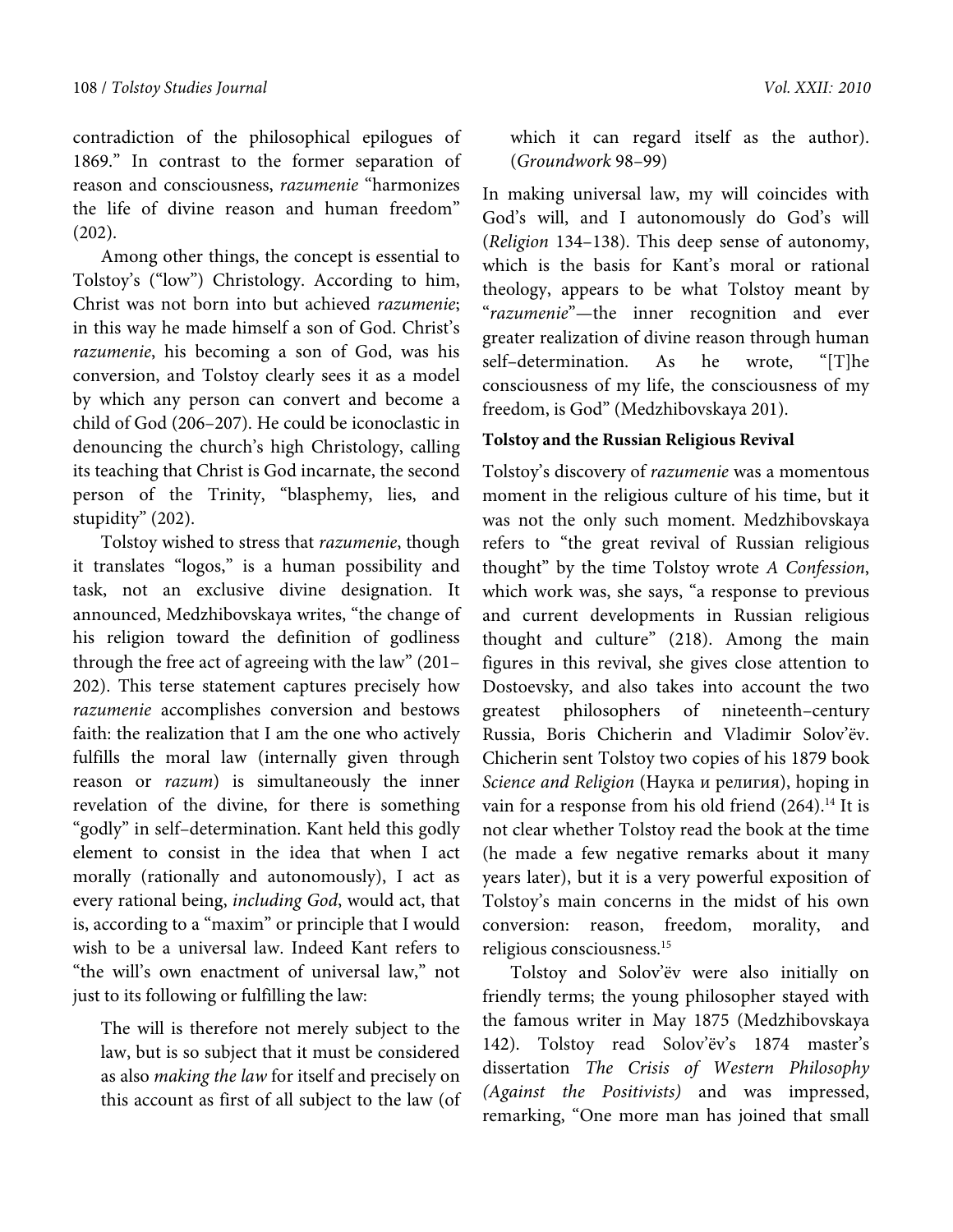regiment of Russians who allow themselves to think their own mind" (Kostalevsky 11).

 Three years later Tolstoy attended one of the twelve Lectures on Godmanhood that Solov'ёv delivered in early 1878 (Medzhibovskaya 189–190); this was the occasion of the famous "non–meeting" of Tolstoy and Dostoevsky, as Kostalevsky characterizes it (64). Tolstoy was also then reading serial installments of Solov'ёv's Critique of Abstract Principles, defended as the philosopher's doctoral dissertation in 1880. He turned sharply critical of Solov'ёv's ideas, calling them "rubbish" (Medzhibovskaya 190). The subsequent intellectual and personal animosity between the two thinkers is well known.16 Nonetheless, razumenie and Godmanhood (богочеловечество)—the latter being the center of Solov'ёv's philosophy—share a common humanistic emphasis on the necessity of the autonomous human realization of our divine potential. For both thinkers (as for Chicherin), autonomy entailed freedom of conscience, which they equally and tirelessly championed. Medzhibovskaya sees this as a large part of the broader cultural significance of A Confession. In it, she writes, Tolstoy "drew the attention of the whole nation to the precedent he set for wrestling with the oppressive state and its ideology for freedom of conscience" (250).

The full realization of razumenie and of Godmanhood would be the kingdom of God, as Tolstoy and Solov'ёv both stressed of their respective concepts, but they took very different approaches to this ideal. For Tolstoy, "the kingdom of God is within you," that is, it was wholly a matter of individual moral self–perfection, with little appreciation of the necessary "external" contexts of this process. For Solov'ёv, it was a social and historical project—and a liberal one in its high estimation of the value of law and the state, which value was justified precisely by the individual person striving to realize her divine potential. In Solov'ёv's liberal conception of it, the kingdom of God was to be achieved through progressindividual, social, historical, even ecological. He had a much more developed theology of "logos and its life in the world," as Medzhibovskaya entitles one of her chapters, intending the phrase to apply to Tolstoy, of course. She suggests that Solov'ёv's project of transforming the world into what it ought to be "must have caught Tolstoy's eye" (267). Tolstoy, she implies, even may not have been completely oblivious to the role of law in such a project:

Among the postreform jurists and theorists of moral responsibility, Tolstoy befriended a small minority who did not merely debunk or criticize the existing legal structure, but investigated the ethical foundations of law and insisted on moral privacy and the integrity of trial. This is how, in 1885, Tolstoy made friends with Nikolai Grot.

That year Grot had written an essay, "On Moral Responsibility and Juridical Imputation," which he sent to Tolstoy (by way of self–introduction) with the dedication, "to the deeply respected author of A Confession."

Medzhibovskaya indicates that Tolstoy strongly approved of the essay, which she characterizes (with some exaggeration) as "one of the earliest exemplars of the moral tradition of legal thought in Russia" (275–276). By these associations, she may have wished to modify at the margins the traditional picture of Tolstoy's anarchism and legal nihilism. Nonetheless, there remains an unbridgeable gulf between Solov'ёv's liberal project of building the kingdom of God on earth and Tolstoy's anarchistic approach, and it is here that Solov'ёv strikes me as far more the modern man despite their common Kantian conception of human autonomy and its role in salvation.<sup>17</sup>

# **Logos and Love, Light and Life**

In 1887 Grot began chairing the Moscow Psychological Society, the most important center of the growth of Russian philosophy in this period. Its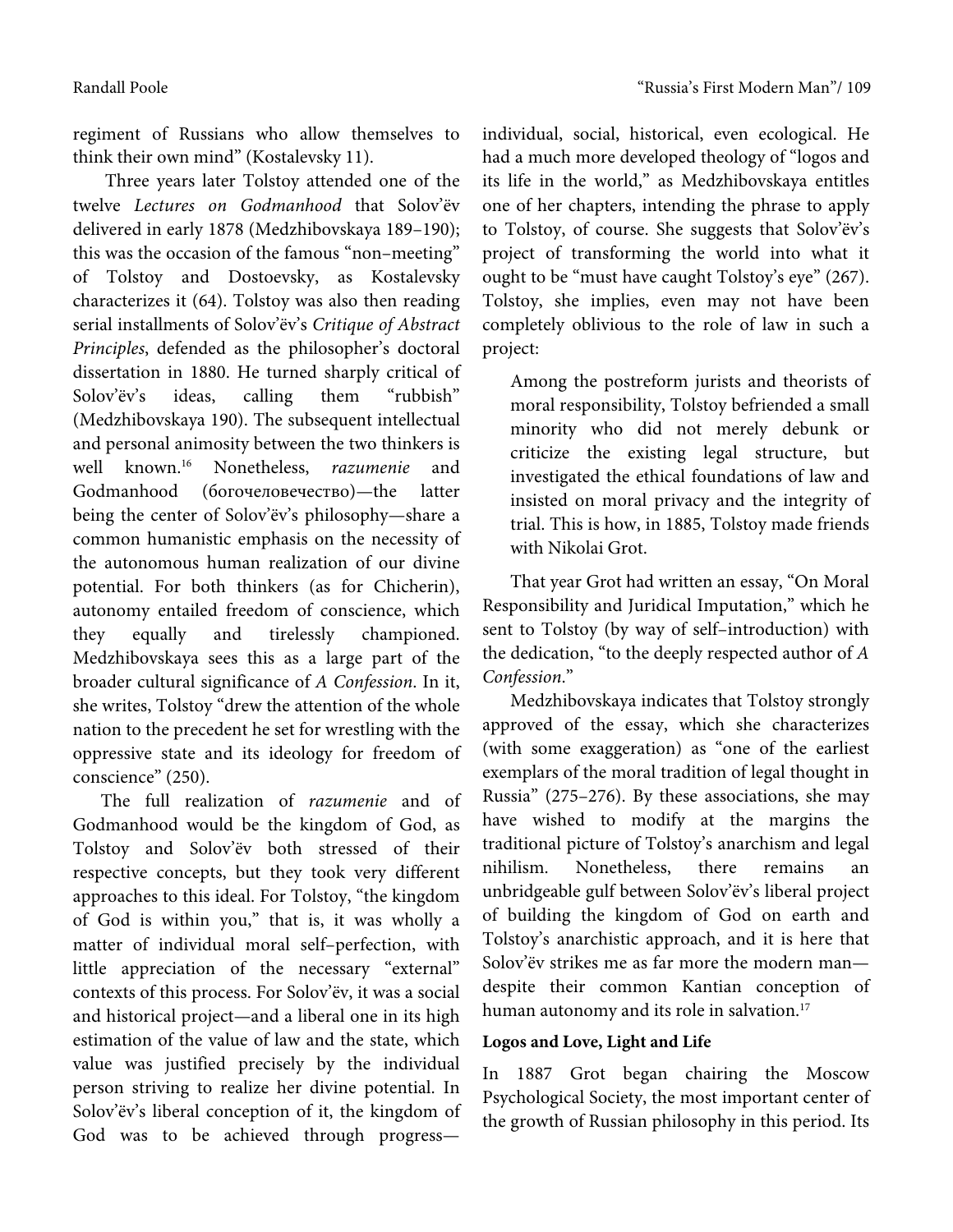development of Russian idealism was strongly influenced by Kant.18 Tolstoy enjoyed a close friendship with Grot and was himself associated with the Psychological Society, elected to honorary membership in 1894 (Poole, Moscow 26–35).

These factors very likely helped to shape his writing of The Death of Ivan Ilich (1886) and they certainly were influential in the case of On Life (Medzhibovskaya 288, 306, 333–335). Medzhibovskaya devotes the penultimate chapter of her book to a very interesting reading of Tolstoy's most famous novella, exploring in particular the complex Kantian undercurrents that she has discovered in it. She interprets Ivan Ilich's death in terms of Kant's moral teleology: In the few hours before his death he finds his purpose (telos), thus realizing, as she puts it, "the spiritual energy that a morally motivated human being possesses (vis locomotiva)." As she notes, the phrase vis locomotiva occurs in Kant's Critique of Judgment, which phrase she astutely connects to the train– image in chapter twelve of the novella. One of Ivan Ilich's last words is пропусти (propusti, "stay out of my way" or "let me pass"), a still enigmatic slip of the tongue, she admits (he meant to say "прости" (prosti, forgive) the narrator tells us). "His final purpose," she writes, "is found in striving and embarking on a self–directed spiritual flight" (319, 323). And instead of death there was light, as the narrator states at the end.

Tolstoy read a synopsis of On Life at a meeting of the Psychological Society in March 1887. Grot gave him editorial assistance in preparing the book, which was completed at the end of 1887 and was published in Paris in March 1889, in a French translation done by Tolstoy's wife. The first full Russian edition appeared in 1891 in Switzerland, its publication banned in Russia (Scanlan 53).

In the last chapter of her book, Medzhibovskaya presents On Life as "the crown of conversion." In his treatise Tolstoy "finally embraced Kant's moral law," reinforced by St. John's commandment to love one another (John

13:34, the third epigraph to the book) (340). Bringing to culmination her main theme, she writes that in War and Peace, "[d]eity decides of its volition whether man should move or how and when he should move. In On Life  $\ldots$  Tolstoy says the opposite. Man determines his own movement" (341). The movement is toward the divine light of reasonable consciousness, which is logos, love, and life (chapters twenty-two through twenty-six in On Life). This is the point where Tolstoy's thought is perhaps most Christian, for, beginning with the Gospel of St. John, the concept of God as both logos and love has been central to Christian thought.

The movement takes place through submitting our "animal personality," as Tolstoy calls it, to reason or the moral law (love), which submission is the "instrument" for the realization of the reasonable consciousness in us (On Life chapters sixteen, twenty-one and twenty-two). Interestingly, "the predisposition to the animality of the human being" is an important part of Kant's philosophical anthropology, in which it plays a role not unlike Tolstoy's "animal personality" (Kant, Religion 74– 76).

Concluding the central argument of the remarkable accomplishment that is her book, Medzhibovskaya writes:

On Life resolved Tolstoy's remaining contradictions about life in the world and immortality. Life no longer remains tragically caught between the law of reason (necessity) and the indefinite 'x' of consciousness, or freedom. . . . In On Life, finally, the two are operating and cooperating, as they should in the practice of complete turns in true conversion. (347)

### **Paradoxes and Conclusions**

In fact, contradictions remain, precisely on the issue of "life in the world and immortality." Vasilii Zenkovsky, who greatly admired Tolstoy, wrote of him: "An individualist to the marrow of his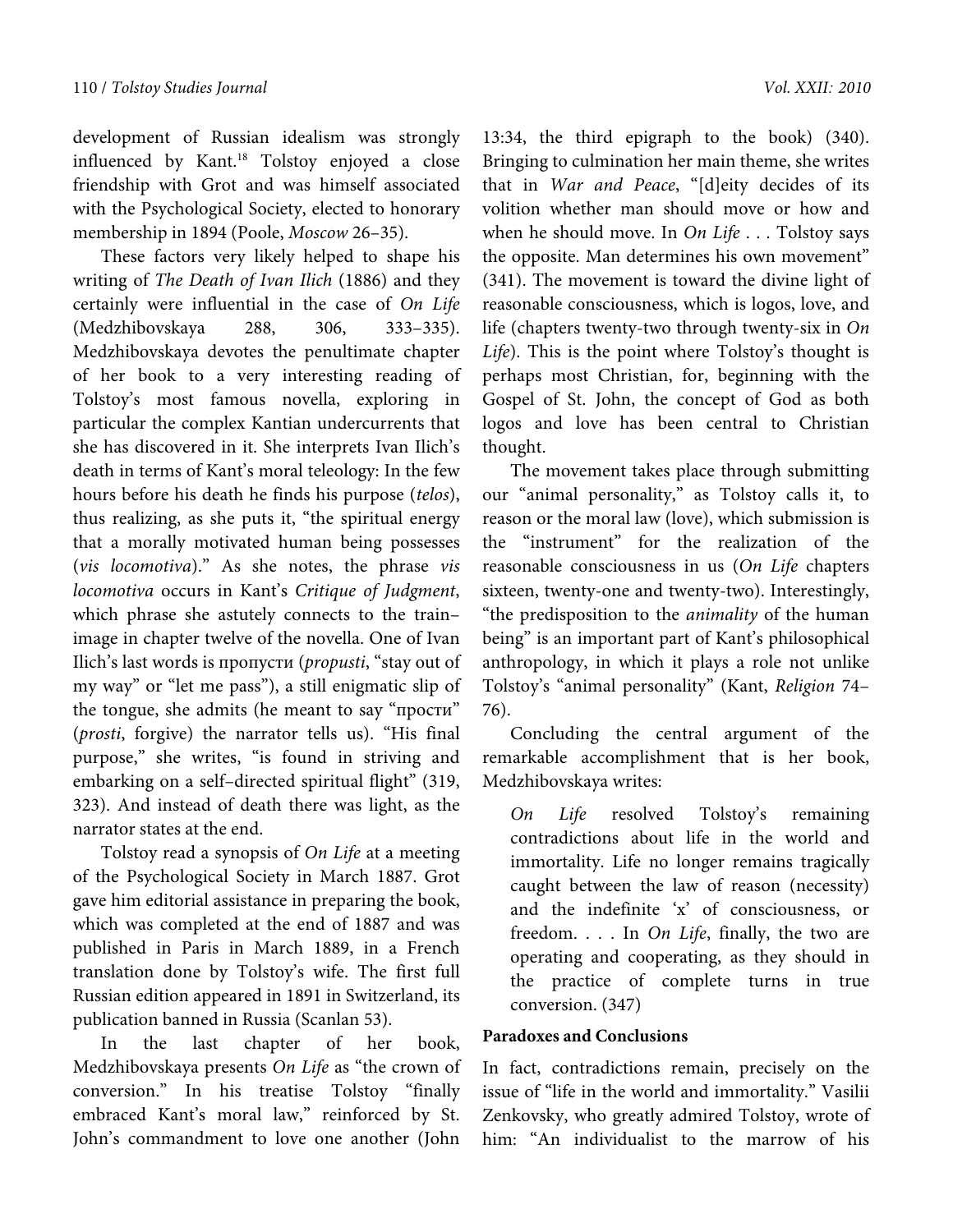bones[…] he was at the same time Russia's most forceful and brilliant exponent of philosophic impersonalism" (History I:  $386-387$ ).<sup>19</sup> The great paradox of Tolstoy's religious thought, to state it more precisely, is that his modern defense of individual autonomy and self–determination serves a metaphysical impersonalism in which personality or personhood is seen as a limitation of divine unity. For him, therefore, the ultimate end or purpose of individual self–determination is the overcoming of personhood (denigrated as "animal personality") in the divine unity of all. Individual self–determination, which takes place according to logos (recognized by conscience as the moral law), paradoxically culminates in the loss of self and personhood in logos or "life." (S. L. Frank saw Tolstoy's conversion as the result of intense self– struggle and self–overcoming (самоопределение) (Франк, "Памяти" 448). It may not be too fanciful to see Tolstoy's metaphysical impersonalism as the philosophical corollary of his psychological struggle against himself, a type of binary opposition to his powerful ego and self–will.)

Tolstoy's individualism is Kantian, his impersonalism is not. In Kant, individual self– determination requires a combination of finite and infinite elements: the finite determines itself according to the infinite. This combination is distinctive of Kantian idealism, and it is the condition of perfectibility in the true sense of the word (i.e., the finite itself becoming ever more perfect in its approximation to the infinite). Kant himself was perfectly consistent in his idealism. He argued that since human beings cannot achieve perfection in this life—our will cannot fully coincide with the moral law in a state he calls "holiness"—our process of perfectibility must continue in another life, which is his proof of personal immortality (Critique 128-129).<sup>20</sup>

Perfectibility has a rather different meaning for Tolstoy. It is not so much that the finite element (the animal personality) becomes ever more perfect through its own process of growth toward the

infinite, but rather that it strives, through submission to reason, for an increasingly more perfect assimilation, union, and identity with reasonable consciousness, until all that remains is divine logos or God. As Gustafson aptly expresses it:

The part rejoins the whole and, dispersed throughout, the 'I' finally reaches the 'non–I' and lives in everything, in a loving seizure of the All. In the loss of self man achieves salvation through deification. (Leo Tolstoy 455)

As has often been remarked, Tolstoy's religious thought bears a resemblance to the Eastern sacred traditions. In the Chandogya Upanishad, Svetaketu learns from his father: "That which is the subtle essence, in it all that exists has its self. It is the True. It is the Self, and you, Svetaketu, are it."

Tolstoy's conception of reasonable consciousness is a supra–personal one, so it is not at all clear whether the divine unity preserves any sense of the personal identity of human beings. (At one point Medzhibovskaya recognizes this, and she herself puts it quite paradoxically: reasonable consciousness is "the identification of one's own unique supra–personal relationship with life" (334).) If Tolstoy did defend personal immortality, it must have been on some basis other than a Kantian conception of perfectibility.<sup>21</sup> This is an odd feature of Tolstoy's thought, in view of his otherwise Kantian approach to individual self– determination.

In his 1910 essay "The Problem of Immortality in L. N. Tolstoy" ("Проблема бессмертия у Л.Н. Толстого"), Zenkovsky tries to explain the peculiarities of the writer's position.<sup>22</sup> He recalls that Tolstoy, in his spiritualistic and pantheistic metaphysics, sharply distinguishes between the personality and reasonable consciousness. The latter is nothing less than God in man, while "personality is a transient form of the manifestation of God" (46). With this sharp distinction,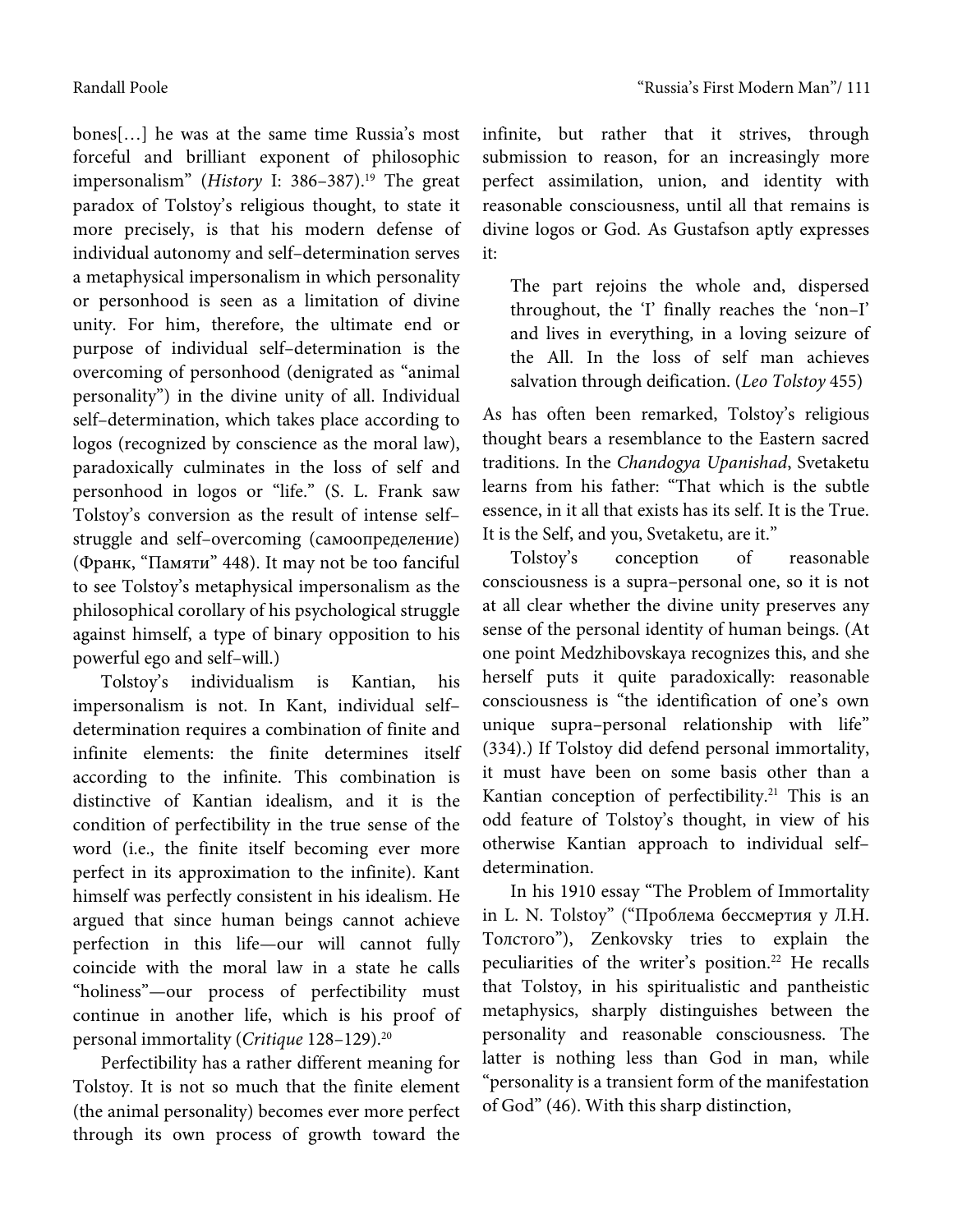Tolstoy does not at all resolve his own moral problem—to connect the finite with the infinite—because for him immortality belongs not to what longs and yearns for it, not to the finite and limited, not to the person, but to what is *immortal by its very nature*. (Зеньковский 53)

(Zenkovsky does not refer to Kant in his essay, but he critiques Tolstoy from a distinctively Kantian position.)

With Tolstoy's approach, according to Zenkovsky, immortality cannot be a human task. His solution to the problem is not to link the finite with the infinite, but merely to affirm that, apart from the finite, "the infinite is in us." He cannot resolve the question that arises in the moral experience of being a person: "What am I to do so that my action has indestructible and rational meaning?" "The only moral action that can be recognized as 'rational,'" Zenkovsky continues,

is that which makes  $my$  effort, the effort of my personality, possible and necessary. The immortality that Tolstoy taught—in his inclination to pantheism—is essentially unachievable because, even without our striving toward it, it already is, was, and always will be inherent to the infinite that is in us. It is not the personality that saves, according to Tolstoy, it is rather necessary to be saved *from* it. (Зеньковский 54)23

In these last words, it may well be that Tolstoy's failure to follow the logic of Kantian self– determination through to its end (personal immortality) caused Zenkovsky to miss the great extent to which he did in fact follow it. But the historian of Russian philosophy has a clear understanding that that logic leads to a metaphysical conception of personhood and to what he calls "philosophical pluralism," not to Tolstoy's impersonalism (Зеньковский 49).

Tolstoy's whole life was devoted to the search for the meaning of life. By the time of his death in 1910, Russia's great religious philosophers, beginning with Solov'ёv, had already produced or were on the verge of producing a rich theological corpus that advanced not an impersonalistic metaphysics of the divine unity of all (всёединство) but a Trinitarian, pluralistic one, proceeding from the mystery of three (and by implication many) persons in one. Like Tolstoy, they understood that by its very nature human life is a matter of self–determination and perfectibility. Unlike Tolstoy, however, they concluded that the meaning of life, therefore, had to rest on some form of personal immortality, perhaps one in which divine life is itself a process that is enriched by our participation in it, that preserves our identity as persons, that remembers our past efforts, and that sustains us in our new ones toward infinite perfectibility. Solov'ёv and his successors came to a profounder appreciation of that through the life– long search of Russia's "first modern man."

# **Notes**

I am grateful to Michael Denner, Caryl Emerson, Gary Hamburg, and Gary Jahn for their assistance with this essay.

1. The major Russian religious philosophers S. N. Bulgakov and especially S. L. Frank also stressed that Tolstoy came to faith through individual self– determination (Булгаков 16; Франк, "Нравственное" 438 and "Интеллигенция" 443–444). In 1910 Frank stressed that Tolstoy's conversion was a particularly intense form of self–determination, a type of self– struggle and self–overcoming (самопреоделение), a term he uses three times in the space of one page of an essay that he published that year ("Памяти" 448). He refers here to William James's notion that Tolstoy was one of those people who, in their spiritual natures, are "twice–born" (James, lecture eight).

2. There is agreement among scholars at least on the complexity of Tolstoy's conversion. According to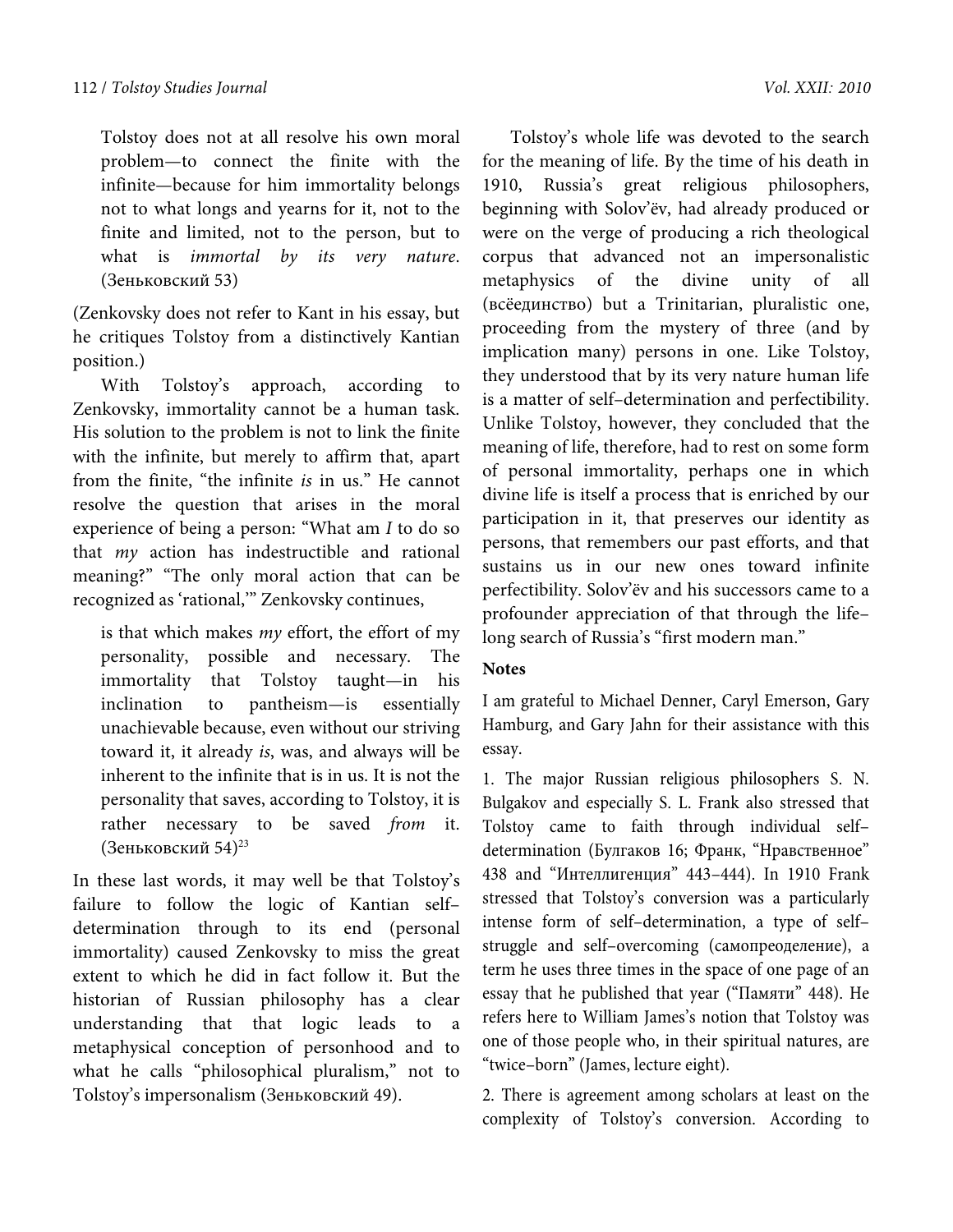Walicki, *A History of Russian Thought*, "In sum, one may say that whereas this crisis was only a stage in the gradual evolution of Tolstoy's ideas, it did mark a real turning–point" (328). Gustafson counters the received opinion that there were two Tolstoys, "the pre– conversion artist and the post–conversion religious thinker and prophet," having found no evidence for a radical shift before and after *A Confession* (published in 1882) (*Leo Tolstoy* xiv). Hamburg writes that the conversion was "both an event and a process," with a long process of spiritual seeking leading to the conversion event in 1878–1879, and then another long process, lasting the rest of Tolstoy's life, to work out the implications of his conversion ("Tolstoy's Spirituality" 141–142).

3. Apparently he did not read this work until 1905. It only confirmed his attitude toward Kant, moving him to write "Kant is very close to me" and "I am intensely in awe of him" (Jahn 63).

4. In the letter Tolstoy expresses his ecstasy over Schopenhauer, whom he had read that summer and whom he pronounced to be the greatest genius of all, and indicates that he has also read through Kant (PSS 61: 219). The letter is quoted by Orwin (150) and by Eikhenbaum (*Seventies* 79). Eikhenbaum adds that according to Boris Chicherin (writing in his memoirs), Tolstoy in these years "had no notion of philosophy."

5. Medzhibovskaya had the "unforgettable privilege" of inspecting Tolstoy's copy of Kant's second critique and found that he had enthusiastically embellished it (340, 355n18).

6. Judging by Hamburg, "Tolstoy's Spirituality," the Russian writer drew on, was influenced by, and can be fruitfully compared to a very broad range of religious and philosophical sources, so that the suggestion that Orthodoxy was primary involves a certain risk of reducing Tolstoy's complexity. Concluding his essay, Hamburg remarks that V. V. Rozanov's characterization of Tolstoy as an "*enormous* religious phenomenon" was a "tacit recognition of the difficulty of classifying a strange, complicated, willful figure whose idiosyncratic religious vision, twisting toward the vaulted heavens like the branches of a mighty oak, even today, astonishes" (156).

7. In summarizing Tolstoy's thesis, Bakhtin must have drawn here not only on *Resurrection* but also on Tolstoy's tract *The Kingdom of God Is Within You*, which teaches that the condition of the realization of the kingdom of God (and of the end of violence) is inner striving according to the ideal ("that every man carries within his soul") of absolute, infinite perfection (*Kingdom* 50–52, 97–100).

8. For a more recent, beautifully formulated defense of the thesis that the philosophical power of Russian literature consists in its positing of ideals, see Emerson, "On Persons as Open-Ended Ends-in-Themselves." Bakhtin stressed, of course, that it is important to be not only "open-ended" (as a self-determining, unfinalizable subject) but also "open to others" (as a non-self-sufficient subject).

9. In a letter to his aunt A. A. Tolstaia in 1859 he wrote that he lost his faith at age fourteen (1842). Then, "from two years of mental work" (between 1852 and 1854, while he was in the Caucasus),

I discovered a simple old thing, but one which I know as no one else knows it; I discovered that there is immortality, that there is love, and that one must live for another in order to be eternally happy. These discoveries amazed me by their resemblance to the Christian religion and instead of uncovering them myself I began to search for them in the Gospels, but I found little. I found neither God, nor the Saviour, nor the *mysteries*, nothing; and I searched with all, all, all the strength of my soul, and I wept, and I tortured myself, and I wanted nothing but the truth… [R]arely have I met in people such a passion for the truth as there was in me at that time. Thus it has remained with my religion, and I have lived well with it. (qtd. in Orwin 40)

Orwin situates this "*profession de foi*," as Tolstoy himself called it, in the context of his reading then of Plato and Rousseau. Medzhibovskaya refers briefly to this letter (70).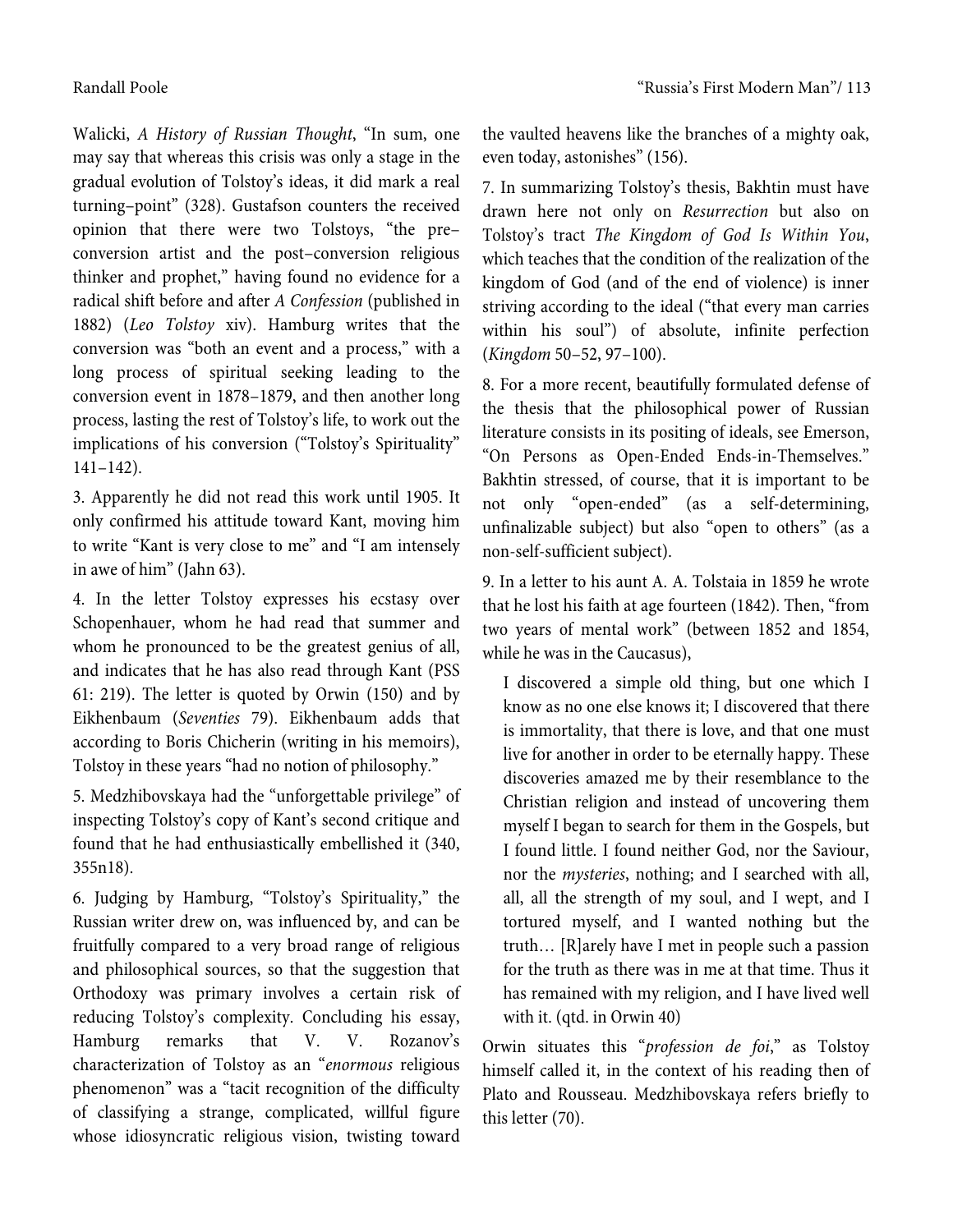#### 114 / Tolstoy Studies Journal Vol. XXII*:* 2010

10. Quoted by Orwin (81) from Tolstoy's article, "Who Should Be Teaching Whom to Write: Should We Be Teaching the Peasant Lads, or They Us?"

11. Aileen Kelly distinguishes between his two opposing conceptions of self-perfection:

His aesthetic intuition led him to see his goal as self-fulfillment, the harmonious development of all his capacities, guided only by an instinctive sense of the life force that united him with all living beings. But his intellect presented the process of selfperfection to him as one of self-mastery and selfdenial . . . in the name of norms and prescriptions advanced by reason and the conscious moral will. (82)

12. In early September 1869 Tolstoy, at a hotel in the provincial town of Arzamas, had a terrifying experience of the meaninglessness of life.

13. However, Tolstoy does accept a basic version of the cosmological proof: "If I exist then there must be a cause, and a cause of the cause. And the cause of everything is that which we call God."

14. For detailed accounts of their difficult friendship, see Eikhenbaum, *Sixties* 12–22, and Hamburg, *Boris Chicherin* 205–210. The friendship began in the winter of 1856–1857. By the spring of 1861 Tolstoy had serious differences with Chicherin, who "never guessed the depths of Tolstoi's ideological hostility," allowing the one–sided friendship to formally continue (Hamburg 209).

15. In the second edition (1901), see especially chapter 9 ("The Moral World"), 103–134, the clarity and force of which would convert anyone. According to Eikhenbaum, in 1858 Tolstoy read with interest Chicherin's essay "Промышленность и государство в Англии" republished as chapter 2 of his book Очерки Англии и Франции (1858). In this essay Chicherin writes that although liberalism assumes distinctive forms among different peoples, "it brings with it everywhere certain general features: it affirms the freedom of human conscience and the free development of science, art, and industry" (Eikhenbaum, *Sixties* 16– 19; quotation at 18).

16. Walicki puts them at opposite poles of Russian religious thought (*History* 335). Solov'ёv's last work, *Three Conversations on War, Progress and the End of World History, with a Short Story of the Anti–Christ* (1899), is a merciless polemic against Tolstoyanism, as represented by the extremely negative character of the Prince. For a compelling reading of this work, see Valliere 205–223. Pål Kolstø has recently argued that Solov'ёv casts the prince, and by implication Tolstoy, as the servant of the devil ("Demonized" 318–321).

17. The stark contrast, really almost a case of diametrical opposition, between Tolstoy's "consistent legal nihilism" (82) and Solov'ёv's liberalism is brought out very clearly in Walicki's classic account in *Legal Philosophies of Russian Liberalism* (73, 79-82, 165-212).

18. See my own article, "The Neo–Idealist Reception of Kant in the Moscow Psychological Society," to which Medzhibovskaya generously refers.

19. Tolstoy's metaphysical impersonalism reveals the enduring influence on him of Schopenhauer (Walicki, *History* 331-334).

20. Scanlan indicates that there is a "curious contrast" between Kant and Tolstoy on this point, with Tolstoy maintaining that perfectibility ceases at death, even if the self survives it (58).

21. Scanlan argues that Tolstoy's speculations in *On Life* (chs. twenty-eight and twenty-nine) about the individual's indestructible "special relation to the world" or "character" constitute such a basis, but these speculations are (in Scanlan's words) "highly fanciful" (56–58). Moreover, Tolstoy writes that people are to establish a "new, higher relationship" to the world through reason and love; these new relationships to life seem supra–personal (chapters thirty and thirty-one). In *What I Believe* (1884) (chapter eight), Tolstoy writes at length and unambiguously against the idea of personal immortality, including the following lines:

I can no longer doubt that my personal life perishes, but the life of the whole world according to the will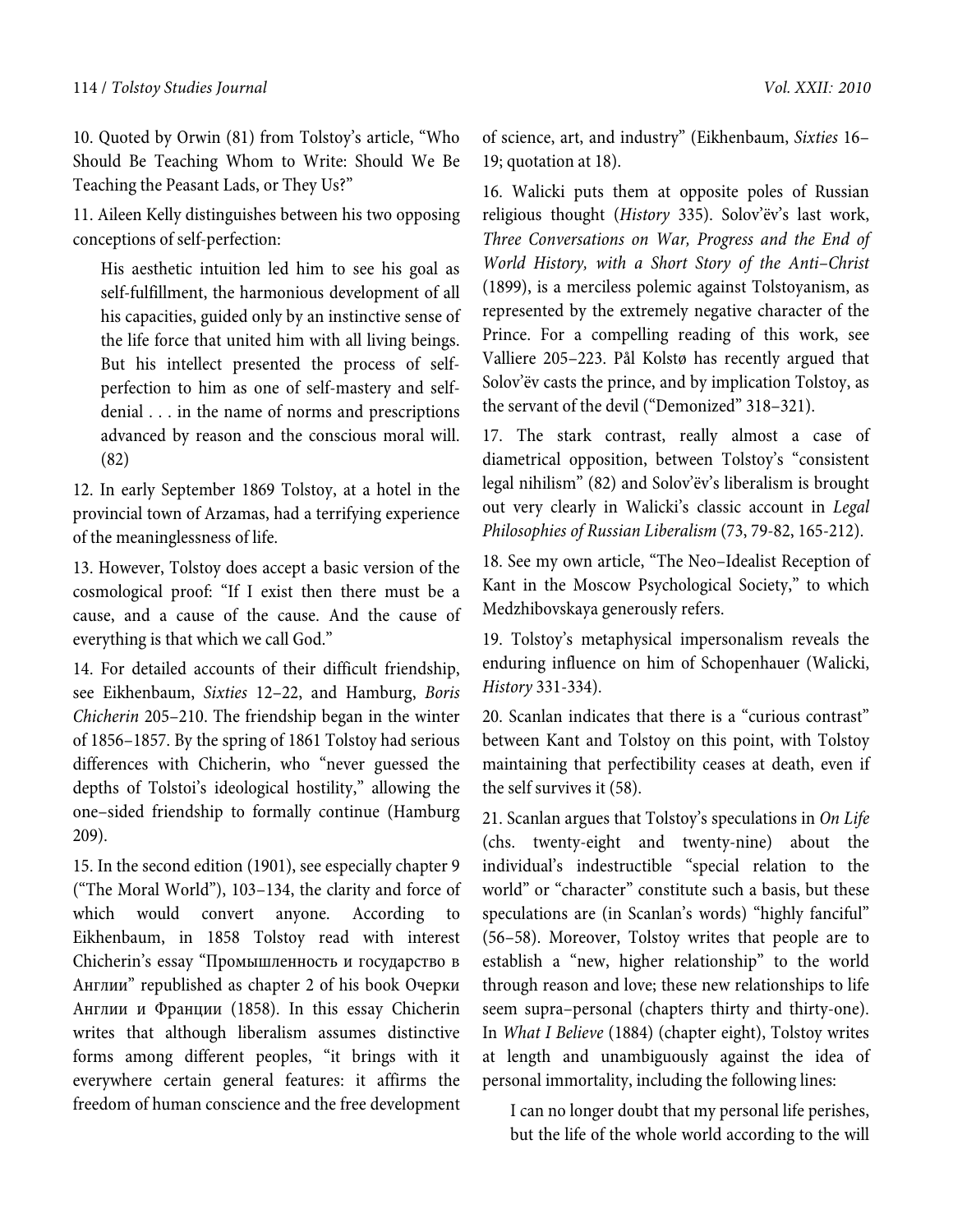of the Father does not perish, and only merging with it gives me the possibility of salvation. But this so little in comparison with exalted religious beliefs in a personal future! Though it is little, it is correct. (PSS 23: 400)

22. In his *A History of Russian Philosophy*, he states that Tolstoy "has no doctrine of individual immortality" (I: 395). Orwin concurs (212), as does Emerson (*Cambridge* 129). Maude, who understood Tolstoy's spiritual side as well as anyone, offers the following good overall assessment of his views of the afterlife: "He refrained from assertions as to the kind of existence that will succeed the death of our bodies. [. . .] For whatever the future may have in store, we shall best prepare for it by helping to establish the Kingdom of God on earth"  $(2: 40).$ 

23. More precisely, it is the personality that saves, but through its own destruction.

# **Works Cited**

- Bakhtin, Mihail. "Author and Hero in Aesthetic Activity." Trans. Vadim Liapunov. *Art and Answerability: Early Philosophical Essays by M. M. Bakhtin*. Eds. Michael Holquist and Vadim Liapunov. Austin: Texas UP, 1990. 4–256.
- Berlin, Isaiah. "The Hedgehog and the Fox." Berlin, *Russian Thinkers*. Eds. Henry Hardy and Aileen Kelly. London and New York: Penguin Books, 1994. 22–81.
- Бердяев, Н.А. "Ветхий и Новый завет в религиозном сознании Л. Толстого." *О религии Льва Толстого.* 1912. Reprinted Paris: YMCA Press, 1978. 172–195.
- Булгаков, С.Н. "Л.Н. Толстой." *О религии Льва Толстого.* 1912. Reprinted Paris: YMCA Press, 1978. 1–26.
- Чичерин, Б.Н. *Наука и религии*. 1879. Москва: Типолитография Кушнерев, 1901.

Eikhenbaum, Boris. *Tolstoi in the Seventies*. Trans. Albert Kaspin. Ann Arbor: Ardis, 1982.

- –––, *Tolstoi in the Sixties*. Trans. Duffield White. Ann Arbor: Ardis, 1982.
- Emerson, Caryl. *The Cambridge Introduction to Russian Literature*. Cambridge: Cambridge UP, 2008.
- –––, "On Persons as Open–Ended Ends–in– Themselves (The View from Two Novelists and Two Critics)." *A History of Russian Philosophy, 1830–1930: Faith, Reason, and the Defense of Human Dignity*. Eds. Gary Hamburg and Randall A. Poole. Cambridge: Cambridge UP, 2010. 381–390.
- –––, "Solov'ev, the Late Tolstoi, and the Early Bakhtin on the Problem of Shame and Love." *Slavic Review* 50: 3 (Fall 1991): 661–671.
- Франк, С. Л. "Лев Толстой и русская интеллигенция." *Русское мировоззрение*. Санкт Петербург: Наука, 1996. 440–445.
- –––, "Лев Толстой как мыслитель и художник. " *Русское мировоззрение*. Санкт Петербург: Наука, 1996. 459–478.
- –––, "Нравственное учение Л.Н. Толстого (К 80 летнеми юбилею Толстого 28 августа 1908 г.) *Русское мировоззрение*. Санкт Петербург: Наука, 1996. 432–440.
- –––, "Памяти Льва Толстого." *Русское мировоззрение*. Санкт Петербург: Наука, 1996. 445–455.
- Gustafson, Richard F. *Leo Tolstoy, Resident and Stranger: A Study in Fiction and Theology*. Princeton: Princeton UP, 1986.
- –––, "Soloviev's Doctrine of Salvation." *Russian Religious Thought*. Eds. Judith Deutsch Kornblatt and Richard F. Gustafson. Madison: Wisconsin UP, 1996. 31–48.
- Hamburg, G. M. *Boris Chicherin and Early Russian Liberalism, 1828–1866*. Stanford: Stanford UP, 1992.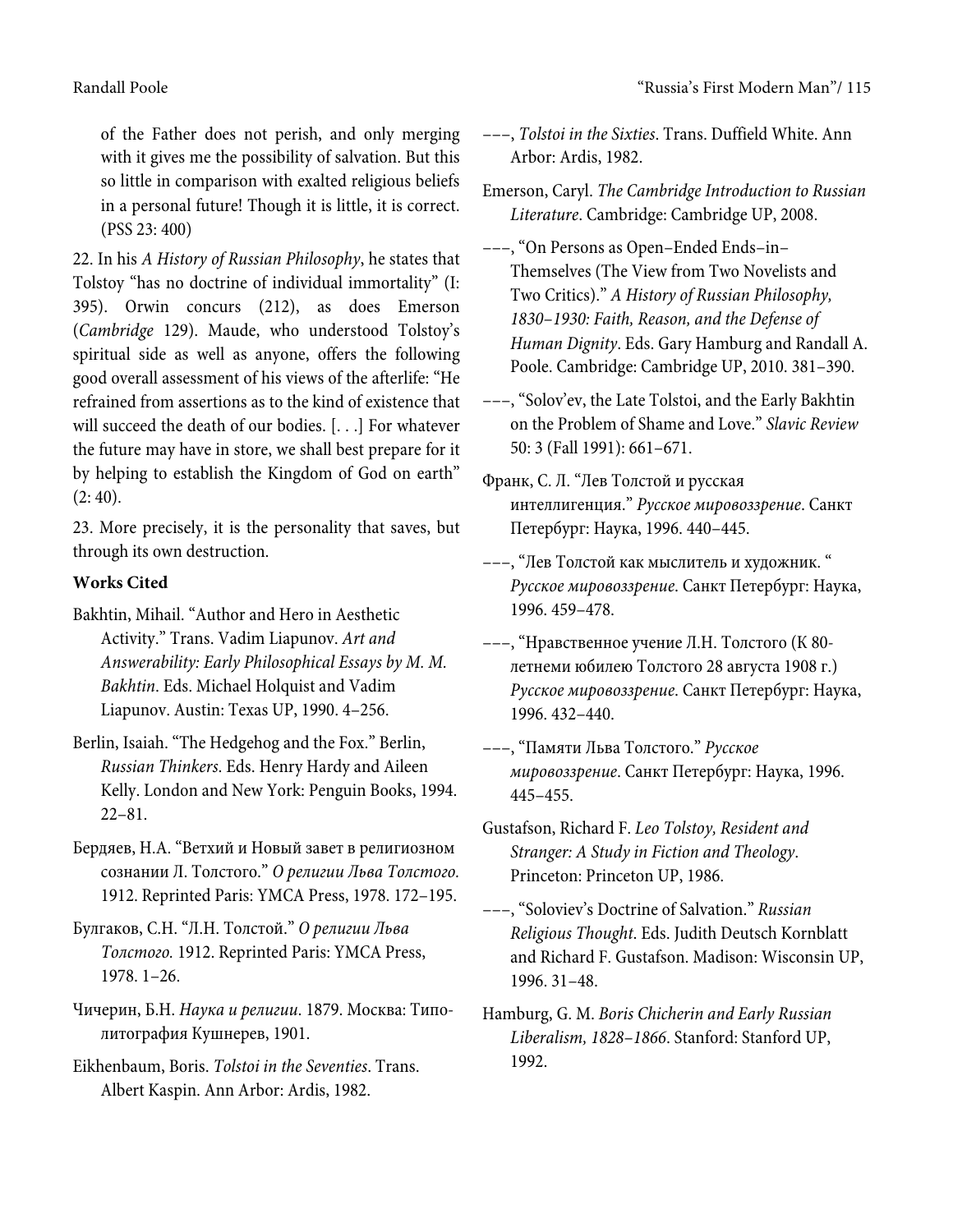- –––, "Tolstoy's Spirituality." *Anniversary Essays on Tolstoy*. Ed. Donna Tussing Orwin. Cambridge: Cambridge UP, 2010. 138–158.
- –––, and Randall A. Poole, eds. *A History of Russian Philosophy, 1830–1930: Faith, Reason, and the Defense of Human Dignity*. Cambridge: Cambridge UP, 2010.
- Jahn, Gary R. "Tolstoj and Kant." *New Perspectives of Nineteenth–Century Russian Prose*. Eds. George J. Gutsche and Lauren G. Leighton. Columbus, Ohio: Slavica Publishers, 1981. 60–70.
- James, William. *The Varieties of Religious Experience: A Study in Human Nature*. New York: Penguin Books, 1985.
- Kant, Immanuel. *Critique of Practical Reason*. Trans. Lewis White Beck, 3rd ed. New York: Macmillan, 1993.
- –––, *Groundwork of the Metaphysic of Morals*. Trans. H. J. Paton. New York: Harper & Row, 1964.
- –––, *Religion within the Boundaries of Mere Reason*. Trans. George di Giovanni. Kant, *Religion and Rational Theology*. Trans. and ed. Allen W. Wood and George di Giovanni. Cambridge: Cambridge UP, 1996.
- Kelly, Aileen M. "Tolstoy in Doubt." Kelly, *Toward Shore: Russian Thinkers Between Necessity and Chance*. New Haven: Yale UP, 1998. 80–90.
- Kolstø, Pål. "The Demonized Double: The Image of Lev Tolstoi in Russian Orthodox Polemics." *Slavic Review* 65: 2 (Summer 2006): 304–324.
- –––, "The Elder at Iasnaia Poliana: Lev Tolstoi and the Orthodox *Starets* Tradition." *Kritika: Explorations in Russian and Eurasian History* 9:3 (Summer 2008): 533–554.
- –––, "Leo Tolstoy, A Church Critic Influenced by Orthodox Thought." Geoffrey A. Hosking, ed. *Church, Nation and State in Russia and Ukraine*. London: Macmillan, 1991. 148–166.
- Kostalevsky, Marina. *Dostoevsky and Soloviev: The Art of Integral Vision*. New Haven: Yale UP, 1997.
- Maude, Alymer. *The Life of Tolstoy*. 2 vols. Oxford: Oxford UP, 1987.
- McLaughlin, Sigrid. "Some Aspects of Tolstoy's Intellectual Development: Tolstoy and Schopenhauer." *California Slavic Studies* 5 (1970): 187–248.
- Medzhibovskaya, Inessa. *Tolstoy and the Religious Culture of His Time: A Biography of a Long Conversion, 1845–1887*. Lanham, MD: Lexington Books/Rowman & Littlefield, 2008.
- Orwin, Donna Tussing. *Tolstoy's Art and Thought, 1847–1880*. Princeton: Princeton UP, 1993.
- Pinkard, Terry. *German Philosophy, 1760–1860: The Legacy of Idealism*. Cambridge: Cambridge UP, 2002.
- Poole, Randall A. "The Apophatic Bakhtin." Susan M. Felch and Paul J. Contino, eds. *Bakhtin and Religion: A Feeling for Faith*. Evanston: Northwestern UP, 2001. 151–175.
- –––, *The Moscow Psychological Society and the Neo– Idealist Development of Russian Liberalism, 1885– 1922*. Doctoral dissertation. University of Notre Dame, 1996.
- –––, "The Neo–Idealist Reception of Kant in the Moscow Psychological Society." *Journal of the History of Ideas* 60: 2 (April 1999): 319–343.
- –––, "Vladimir Solov'ëv's Philosophical Anthropology: Autonomy, Dignity, Perfectibility." *A History of Russian Philosophy, 1830–1930: Faith, Reason, and the Defense of Human Dignity*. Eds. Gary Hamburg and Randall Poole. Cambridge: Cambridge UP, 2010. 131–149.
- Scanlan, James P. "Tolstoy among the Philosophers: His Book *On Life* and Its Critical Reception." *Tolstoy Studies Journal* 18 (2006): 52–69.